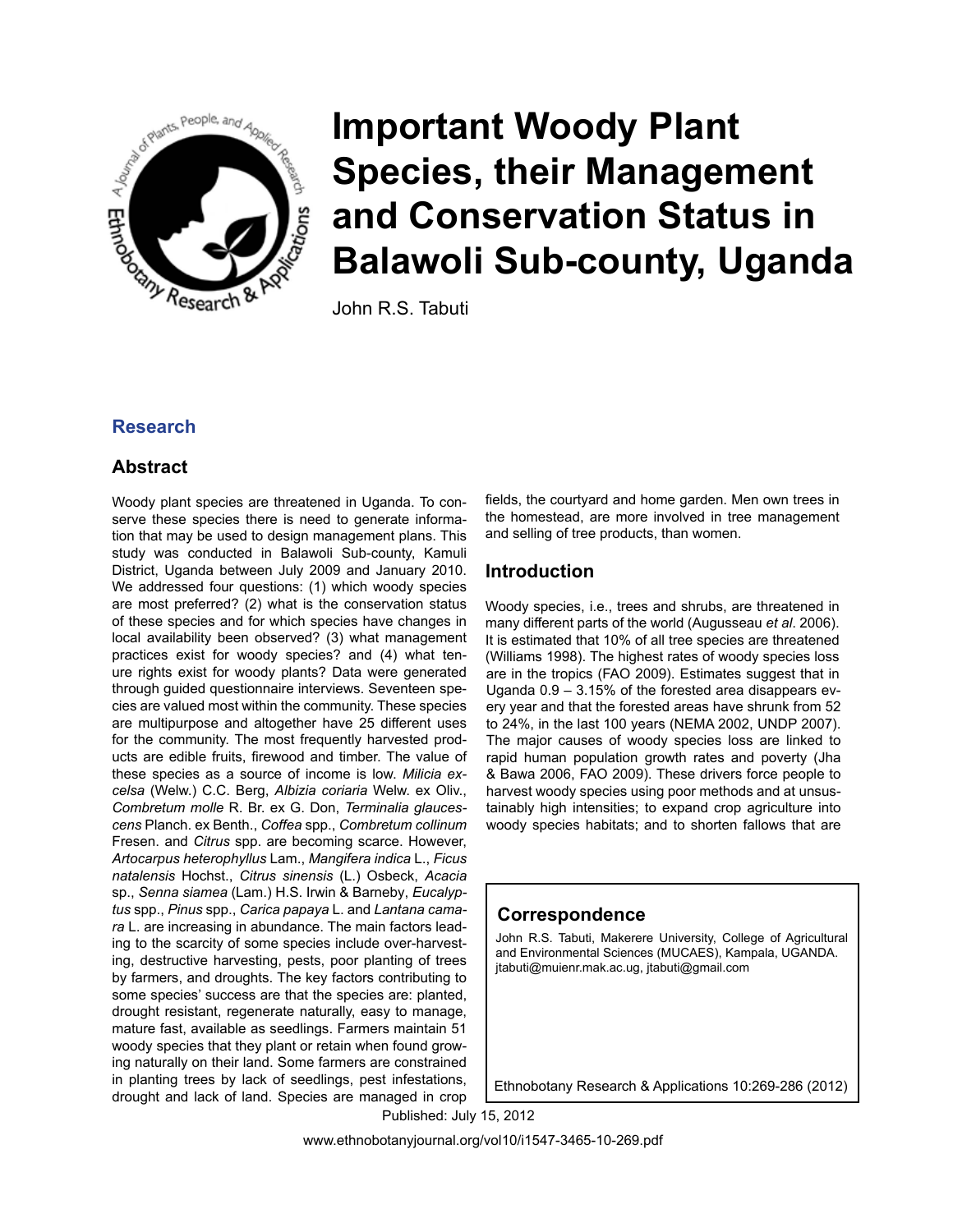necessary for woody species reestablishment (Augusseau *et al*. 2006, Baillie *et al*. 2004).

Rural and marginalized households are highly dependent on woody plants for their subsistence and income generation (Marshall & Newton 2003, Shackleton *et al*. 2001). For instance, in Uganda, more than 90% of the homesteads use wood fuels (NEMA 2002). The loss of woody plants that supply products that are important for local subsistence or income generation can, therefore, cause untold suffering among people who have traditionally relied on them to satisfy their needs (Primack 1998, Shackleton *et al*. 2001, Walter 2001). This is especially true for women (Marshall & Newton 2003, Upadhyay 2005). Across Africa, women care for their families and are responsible for gathering firewood for cooking. Firewood scarcities are likely to increase their burden at a time when men are increasingly emigrating to towns and transferring their activities, such as small ruminant herding, to women (Djoudi & Brockhaus 2011, Kiptot & Franzel 2011)

To safeguard livelihoods and reduce poverty among communities that are dependent on naturally growing plants, it is important that the species they depend on are sustainably managed. For woody species to be effectively managed and conserved, farmers must be involved because of two reasons. First, over 70% of woody species, including tree resources, are on private land owned by farmers (NEMA 2002). Second, decisions regarding which species are selected for maintenance (or destruction) are made by farmers at the household level basing on how much a household will benefit from growing a particular species and how such a species fits in the household's labor and input requirement (e.g., land) (Dalle & Potvin 2004, Simons & Leakey 2004, Warner 1994). For this collaboration with farmers to contribute successfully to species conservation and planting, there must be a clear understanding of which species are highly valued by farmers (Warner 1994). The identification of species preferred by individual households is decisive to tree and other woody species management because farmers will only invest in such species, if the selected trees provide them with clear benefits.

However, there are woody species that are threatened but which must be managed by the state or the local governments. These include: 1) species valued by farmers, but for which farmers lack the essential skills and capital resources to manage; 2) species that are important to only a small section of the community, e.g., medicinal plants; and 3) species not highly preferred by farmers but which must be conserved to maintain ecosystem services such as flood control (Chan *et al*. 2006, Díaz *et al*. 2006).

The aim of this study was to generate information that would contribute to the design of robust management plans for the conservation, and increase, of woody species cover in Uganda by conducting a case study in Balawoli Sub-county. The study was guided by the following key questions:

- 1. Which species are most preferred in Balawoli Subcounty?
- 2. What is the conservation status of woody plant species and for which species have changes in local availability been observed?
- 3. What management practices exist for woody species in the landscape? and,
- 4. What tenure rights exist for trees?

### **Methods**

Fieldwork for this study was conducted in Balawoli Subcounty, of Bugabula County in Kamuli District. Balawoli Sub-county is about 200 km from Kampala, the capital city of Uganda, and is located between 32° 93' – 33° 15' E and  $2^{\circ}$  81' -  $3^{\circ}$  04' N (Figure 1), at an altitude of 1060 m above sea level. This study was conducted between July 2009 and January 2010 using ethnobotanical techniques described in the next paragraph. Respondents were selected using a multi-stage sampling procedure based on the local administrative units. The local administrative units in Uganda, from highest to lowest are county, sub-county, parish and village. Balawoli sub-county was randomly selected from the eight sub-counties of Bugabula County. In turn, four parishes were randomly selected from Balawoli sub-county (Figure 1). From each parish, four villages were again randomly selected, to make a total of 12 villages (Bugaya, Bugaga, Bandali, Buganza Bunampogo, Bukayibaale, Bukitimbo, Bulinda, Bulumaga buteila, Butoigo Bulwile, Buwaiswa, Nabitalo A. and Nambale). In every village, we generated a list of all inhabitants to use as a sampling frame, with the help of the local area politician (Local Council I, Chairperson). From this list 20 households were selected for inclusion in the interviews. We interviewed 238 people; of whom 133 were male. All respondents were paid a token fee at the end of the interview as compensation for their time.

A guided questionnaire was used in face-to-face interviews. The interviews were designed to determine what the most preferred woody species were and which species people were selling. They also investigated the existing tree management practices, constraints people faced when managing trees, which opportunities existed for tree management, and who owned trees in the homestead. Lastly, respondents were requested to list species that were becoming locally scarce, those that were becoming more abundant and what factors had contributed to these changes. Demographic data were collected for all respondents. Direct observations were made on issues relevant to the study objectives, such as destructive harvesting of trees and vegetation types. Plant species were identified in the field. Voucher specimens of these species were collected and deposited in Makerere University Herbarium (MHU).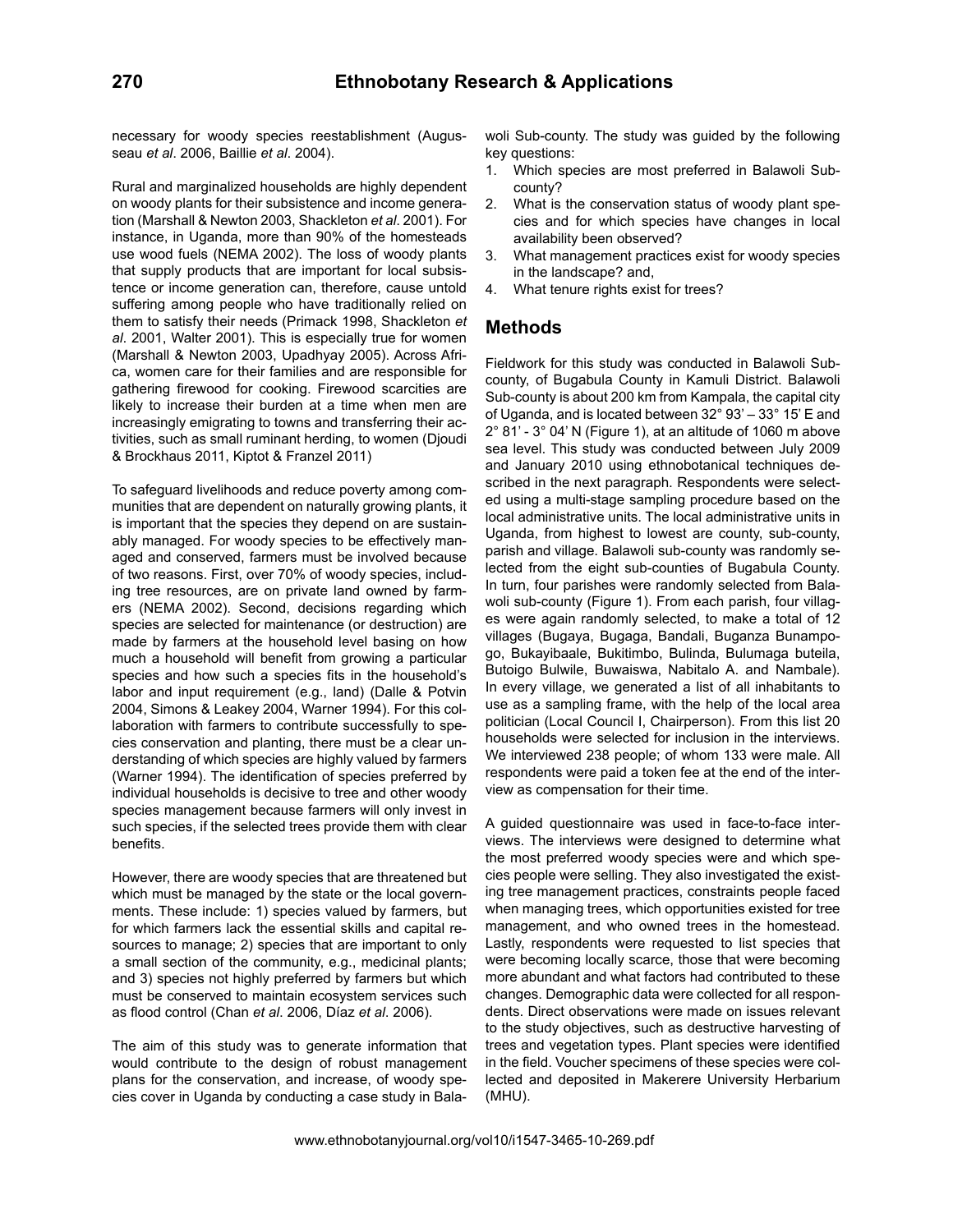



**Figure 1**. Balawoli Sub-county, Kamuli District, Uganda showing the land use types and parishes. Research was conducted in Balawoli, Kagumba, Kibuye and Namaira Parishes.

All survey data were entered in Microsoft Office Excel spreadsheets, checked for errors, and edited before coding and importing into SPSS version 12 (SPSS 2003) for analysis. Frequencies and percentages were generated by SPSS and presented in tables or figures.

### **Results**

#### *Biographic details*

primary level of formal education (equivalent to 7 years or less) (Table 1). The main source of livelihood for the respondents was crop farming. Other respondents were engaged in livelihood activities such as retail trade. The respondents were mostly Christian by religion and Basoga by tribe and belonged to male-headed households. Most of them owned the land that they farmed (94.1%) with close to 65% owning  $\leq$  two hectares of land (Table 2).

The respondents had an average age of 39 years (range 16 – 93). The majority of the respondents had attained only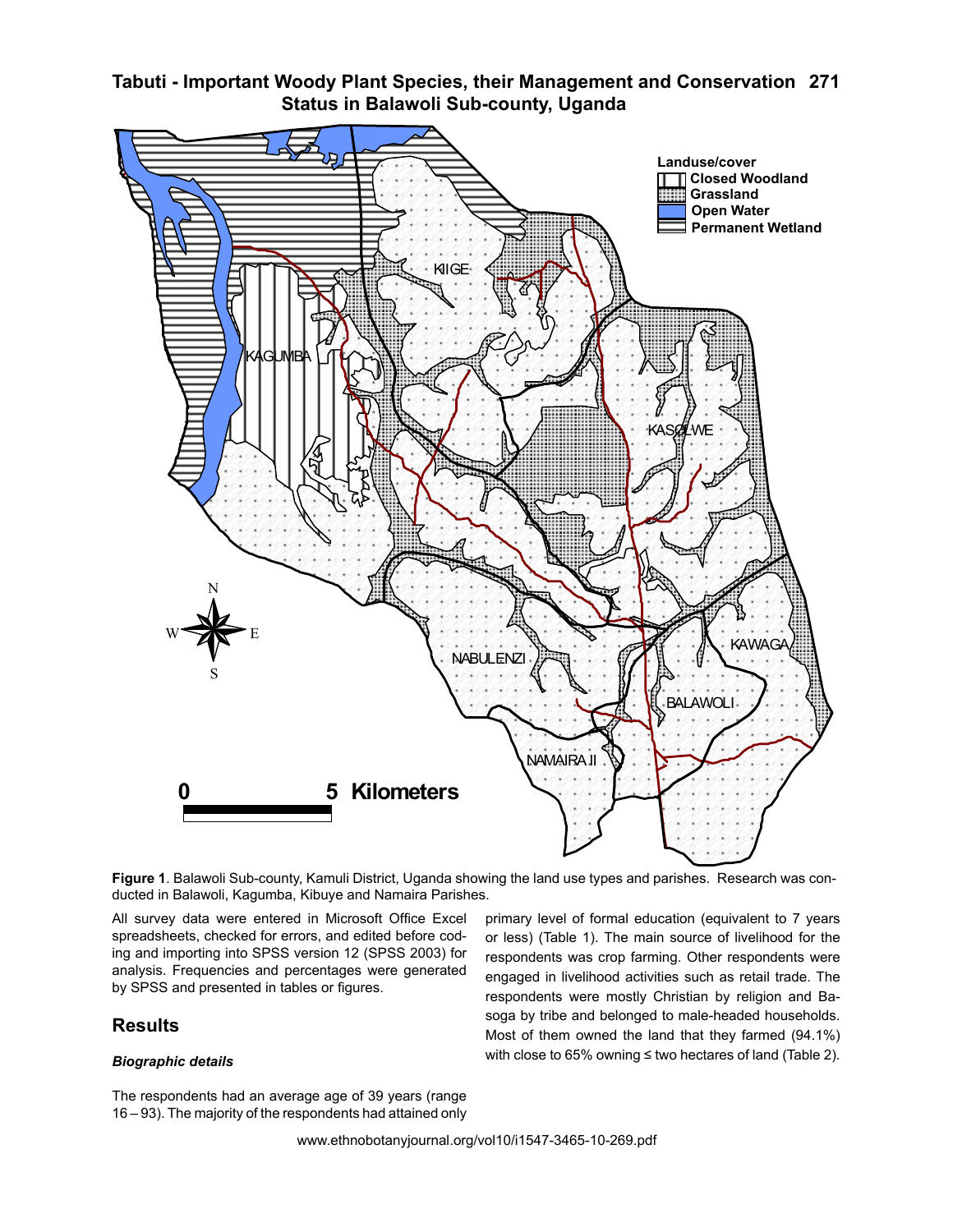| <b>Attribute</b><br>%            |      | <b>Attribute</b> |                | %    |
|----------------------------------|------|------------------|----------------|------|
| Education                        |      | Tribe            |                |      |
| None                             | 22.6 |                  | Musoga         | 71.3 |
| Primary                          | 58.4 |                  | Mukenye        | 11.0 |
| Secondary                        | 17.7 |                  | Munyoro        | 5.9  |
| Tertiary                         | 0.9  |                  | Atesot         | 5.5  |
| Adult<br>education               | 0.4  |                  | Muganda        | 3.4  |
|                                  |      |                  | Musamya        | 0.8  |
| Household head occupation        |      |                  | Mutooro        | 0.8  |
| Farming                          | 68.8 |                  | Luo            | 0.4  |
| Retail trade                     | 8.9  |                  | Mugwere        | 0.4  |
| Fishing                          | 6.3  |                  | Munyara        | 0.4  |
| Teaching in<br>local school      | 2.1  |                  |                |      |
| Cycle<br>transporter             | 1.7  |                  | Religion       |      |
| Other<br>artisanal<br>activities | 12.2 |                  | Protestant     | 38.0 |
|                                  |      |                  | Catholic       | 37.6 |
| Household head's sex             |      |                  | Moslem         | 13.2 |
| Male                             | 91.6 |                  | Adventist      | 6.0  |
| Female                           | 8.4  |                  | Pentecostal    | 3.8  |
|                                  |      |                  | Traditionalist | 1.3  |

**Table 1**. Respondents' biographic details in Balawoli Subcounty, Kamuli District, Uganda.

**Table 2**. Estimated farm size holding by farmers in Balawoli Sub-county, Kamuli District, Uganda.

| <b>Estimate of farm area</b>   |      |
|--------------------------------|------|
| very small $($ < 0.4 ha)       | 15.5 |
| small $(0.4 - 0.9$ ha)         | 28.4 |
| intermediate (1 - 2 ha)        | 20.6 |
| large (larger than 2 ha)       | 23.2 |
| very large (larger than 15 ha) | 12.3 |

#### *Priority woody species of Balawoli Sub-county*

Sixty-nine species were valued within the community (Appendix 1). Seventeen of these were mentioned more frequently (by more than 30% of the respondents), and were therefore considered as the most important (Table 3). These priority species were multipurpose, commonly having more than three uses. Taken altogether, these species had 25 different values for the community. The most frequently harvested products from the woody species were edible fruits, firewood and timber (Figure 2, Table 3). These products were used in the home for subsistence or were infrequently sold to earn cash incomes (Table 4). The people also valued the provision of shade by trees. The value of these species as a source of income was rarely mentioned (only 4% of the respondents), although 49% of the respondents claimed to have sold some woody products.

**Table 3**. Priority woody species of Balawoli Sub-county, Kamuli District, Uganda. Products shown are based on species mentioned by respondents asked about useful species, those who claimed to have sold products and those intending to plant the species in the future. A main product is considered to be that mentioned by at least 50% of the people or the most frequently mentioned use for the species. Only products mentioned by 2 or more people are included here.

| <b>Species</b>                       | <b>Products</b>           |                                                                                           | Proportion (%) of respondents:          |                                     |                                     |  |
|--------------------------------------|---------------------------|-------------------------------------------------------------------------------------------|-----------------------------------------|-------------------------------------|-------------------------------------|--|
|                                      | <b>Main</b>               | <b>Other</b>                                                                              | mentioning<br>preference<br>for species | claiming to<br>have sold<br>product | wishing to<br>plant this<br>species |  |
| Mangifera indica L.                  | Edible fruit,<br>Firewood | Medicine, shade,<br>income, charcoal                                                      | 99                                      | 14.3                                | 9.5                                 |  |
| Maesopsis eminii Engl.               | Timber.<br>firewood       | Income, poles, shade,<br>soil fertility, medicine                                         | 84                                      | 4.6                                 | 21.2                                |  |
| Artocarpus heterophyllus Lam.        | Edible fruit              | Firewood, timber, shade                                                                   | 83                                      | 17.2                                | 4.7                                 |  |
| Citrus sinensis (L.)<br>Osbeck       | Edible fruit              | Firewood, income                                                                          | 72                                      | 21.0                                | 10.3                                |  |
| Milicia excelsa (Welw.)<br>C.C. Berg | Timber                    | Firewood, charcoal,<br>construction, shade, rain<br>formation, medicine                   | 87                                      | 7.1                                 | 4.7                                 |  |
| Ficus natalensis Hochst.             | Shade                     | Bark cloth, fodder,<br>firewood, timber,<br>Edible fruit, poles,<br>charcoal, windbreaker | 68                                      | 1.7                                 | 3.0                                 |  |
| Coffea spp.                          | Income                    | Edible fruit                                                                              | 32                                      | 10.9                                | 5.2                                 |  |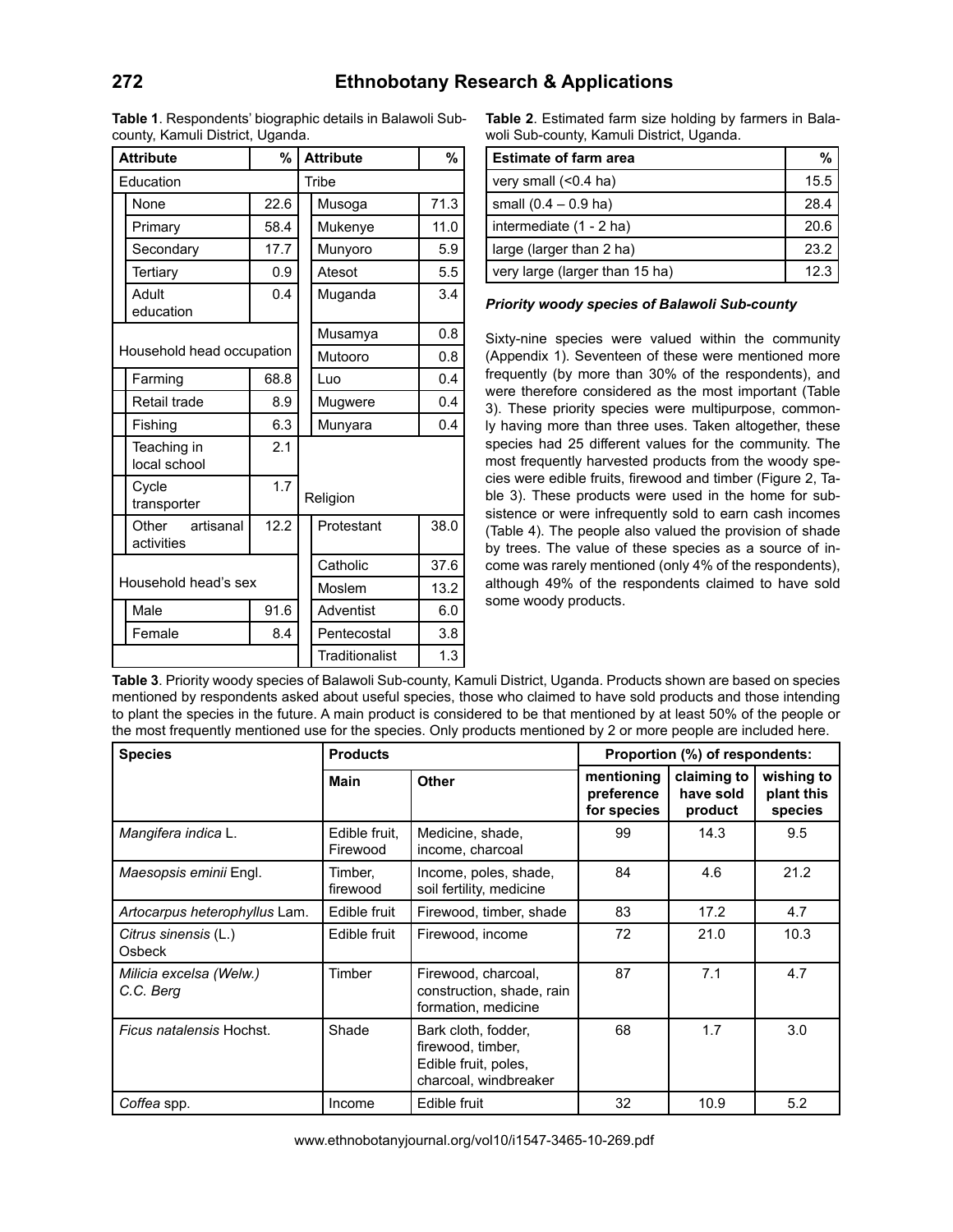### **Tabuti - Important Woody Plant Species, their Management and Conservation 273 Status in Balawoli Sub-county, Uganda**

| <b>Products</b><br><b>Species</b>           |              |                                                                               |                                         | Proportion (%) of respondents:      |                                     |
|---------------------------------------------|--------------|-------------------------------------------------------------------------------|-----------------------------------------|-------------------------------------|-------------------------------------|
|                                             | <b>Main</b>  | <b>Other</b>                                                                  | mentioning<br>preference<br>for species | claiming to<br>have sold<br>product | wishing to<br>plant this<br>species |
| Eucalyptus spp.                             | Timber       | Poles, firewood, income,<br>medicine, windbreaker                             | 34                                      | 1.3                                 | 8.4                                 |
| Albizia coriaria Welw, ex Oliv.             | Timber       | Firewood, charcoal,<br>Construction, Medicine                                 | 43                                      |                                     | 0.5                                 |
| Pinus spp.                                  | Timber       | Income, firewood,<br>Edible fruit                                             | 25                                      |                                     | 16                                  |
| Persea americana Mill.                      | Edible fruit | Firewood, medicine                                                            | 32                                      | 3.8                                 | 2.3                                 |
| Carica papaya L.                            | Edible fruit |                                                                               | 31                                      | 2.1                                 | 0.7                                 |
| Ficus sycomorus L.                          | Shade        | Timber, firewood,<br>charcoal, intercropping,<br>construction,<br>windbreaker | 26                                      |                                     | 0.2                                 |
| Senna siamea (Lam.) H.S. Irwin<br>& Barneby | Firewood     | Shade, poles, timber,<br>beautify compound                                    | 23                                      |                                     | 1.6                                 |
| Markhamia lutea (Benth.)<br>K. Schum.       | Poles        | Firewood, timber, shade                                                       | 21                                      | 1.7                                 | 0.7                                 |
| Citrus reticulata Blanco                    | Edible fruit | Medicine                                                                      | 16                                      | 4.6                                 | 1.6                                 |
| Citrus limon (L.) Osbeck                    | Edible fruit | Medicine, firewood,<br>timber, income                                         | 17                                      | 3.4                                 | 0.9                                 |

#### *Marketing of tree products*

49% of the respondents claimed they sold products from 24 woody species in local markets (Appendix 2). Table





4 shows the most frequently mentioned species (cited by 9 or more people). Edible fruits from these species were sold once or twice a year, and timber infrequently. The products were sold to fellow villagers or to traders.

> A few respondents also mentioned processed products such as furniture, timber, and firewood. All family members are involved in selling of products, but husbands dominate in the activity (Table 5).

#### *Species conservation statuses*

Percent of Citations Respondents were asked to list species they thought were declining in availability and those they thought were increasing. For the same species, there were respondents who thought that the species was declining, while other respondents thought otherwise. For every species, the frequencies for increase were compared with those for decrease and the greater of the two frequencies taken as the status for the species. For example, *Milicia excelsa* (Welw.) C.C. Berg was perceived to be declining by 86% of the respondents and to be increasing by 14% (Table 6). From this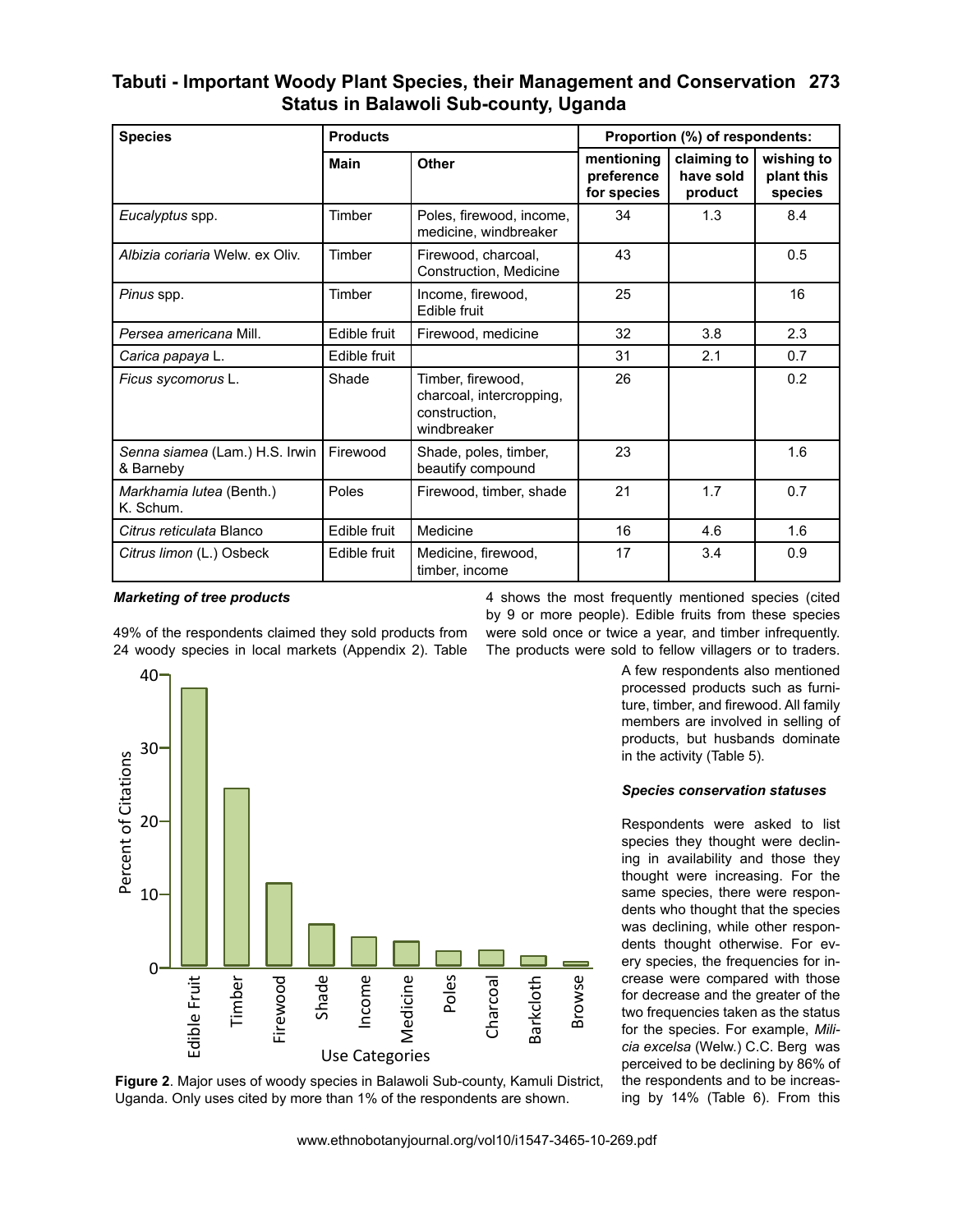| <b>Species</b>                        | <b>Middlemen</b> | <b>Fellow</b> | <b>Total</b> | %    | <b>Frequency of selling</b> |           |
|---------------------------------------|------------------|---------------|--------------|------|-----------------------------|-----------|
|                                       |                  | farmers       |              |      | Infrequent                  | 1-2X/year |
| Citrus sinensis (L.)<br><b>Osbeck</b> | 44               | 6             | 50           | 19.6 |                             |           |
| Artocarpus heterophyllus Lam.         | 28               | 13            | 41           | 16.1 |                             |           |
| Mangifera indica L.                   | 28               | 6             | 34           | 13.3 |                             | X         |
| Coffea spp.                           | 24               |               | 25           | 9.8  |                             | x         |
| Milicia excelsa (Welw.) C.C. Berg     |                  | 9             | 16           | 6.3  | X                           |           |
| Citrus reticulata Blanco              | 11               |               | 11           | 4.3  |                             | x         |
| Maesopsis eminii Engl.                | 4                | 6             | 10           | 3.9  | X                           |           |
| Persea americana Mill.                |                  | 2             | 9            | 3.5  |                             |           |

**Table 4**. Commonly sold tree products, clients and frequency of selling tree products in Balawoli Sub-county, Kamuli District, Uganda. All species shown, apart from M. excelsa and *M. eminii*, yield edible fruits

**Table 5**. Person responsible for selling woody products in the family in Balawoli Sub-county, Kamuli District, Uganda. [Only male-headed households selling tree products are considered (n=132). There were also 8 female-headed households involved in selling tree products.]

| Responsible family member | <b>Frequency</b> | %    |
|---------------------------|------------------|------|
| Husband only              | 79               | 59.9 |
| Husband and wife          | 37               | 28.0 |
| Wife only                 | 12               | 9.1  |
| All family members        |                  | 1.5  |
| Wife and children         |                  | 1.5  |

comparison, the interpretation was that the perception is of a species declining. From this analysis (Table 6) six species are decreasing while 15 are increasing.

The key factors believed by respondents to be leading to species disappearance include destructive harvesting to produce charcoal, firewood, timber and poles; attack by pests; low propagation of trees; and droughts (Table 7). On the other hand, the species known to be increasing in abundance are successful because they are planted, are drought resistant, regenerate naturally, are easy to manage, mature fast, and their seedlings are available among other factors (Table 8).

**Table 6**. Respondents perception of woody species status in Balawoli Sub-county, Kamuli District, Uganda. Species status is taken to be the greater of the two frequencies. Species with fewer than 2 citations are excluded. Species with few citations are not included because it is difficult to determine status from such a low number of citations.

| <b>Species</b>                           | <b>Frequency of respondents</b><br>claiming the species is: |            | <b>Species</b><br>status |
|------------------------------------------|-------------------------------------------------------------|------------|--------------------------|
|                                          | decreasing                                                  | increasing |                          |
| Milicia excelsa (Welw.) C.C. Berg        | 86                                                          | 14         | Decreasing               |
| Albizia coriaria Welw, ex Oliv,          | 59                                                          | 7          | Decreasing               |
| Combretum molle R. Br. ex G. Don         | 30                                                          | 7          | Decreasing               |
| Terminalia glaucescens Planch. ex Benth. | 22                                                          | 2          | Decreasing               |
| Maesopsis eminii Engl.                   | 19                                                          | 92         | Increasing               |
| Ficus natalensis Hochst.                 | 16                                                          | 48         | Increasing               |
| Citrus sinensis (L.) Osbeck              | 11                                                          | 19         | Increasing               |
| Coffea spp.                              | 9                                                           | 6          | Increasing               |
| Combretum collinum Fresen.               | 9                                                           | 5          | Decreasing               |
| Eucalyptus spp.                          | 7                                                           | 18         | Increasing               |
| Citrus reticulata Blanco                 | 6                                                           | 2          | Decreasing               |
| Mangifera indica L.                      | 6                                                           | 52         | Increasing               |
| Artocarpus heterophyllus Lam.            | 4                                                           | 56         | Increasing               |
| Ficus glumosa Delile                     | 4                                                           | 3          |                          |
| Vepris nobilis (Delile) Mziray           | 4                                                           | 3          |                          |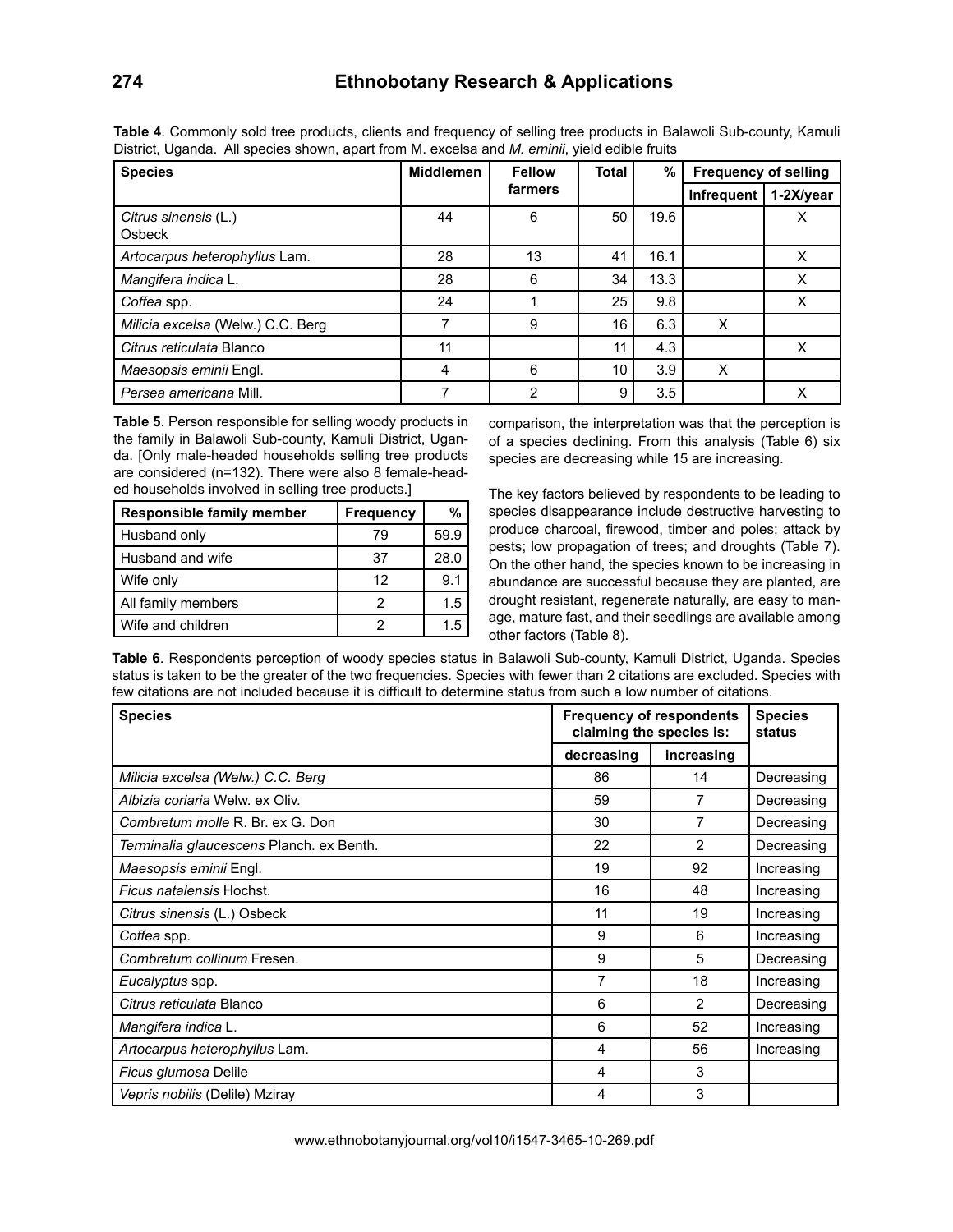### **Tabuti - Important Woody Plant Species, their Management and Conservation 275 Status in Balawoli Sub-county, Uganda**

| Carica papaya L.                             | 4              | 10 | Increasing |
|----------------------------------------------|----------------|----|------------|
| Acacia spp. (mawa)                           | 3              | 8  | Increasing |
| Acacia polyacantha Willd.                    | 2              | 19 | Increasing |
| Ficus sycomorus L.                           | $\overline{2}$ | 4  |            |
| Lannea schweinfurthii (Engl.) Engl.          | 2              | 3  |            |
| Citrus limon (L.) Osbeck                     | 2              |    |            |
| <i>Persea americana Mill.</i>                | $\overline{2}$ |    |            |
| Albizia zygia (DC.) J.F. Macbr.              | 3              |    |            |
| Vitex ferruginea Schumach. & Thonn.          | $\overline{2}$ |    |            |
| Senna siamea (Lam.) H.S. Irwin & Barneby     |                | 19 | Increasing |
| Pinus spp.                                   |                | 16 | Increasing |
| Lantana camara L.                            |                | 10 | Increasing |
| Senna spectabilis (DC.) H.S. Irwin & Barneby |                | 6  | Increasing |
| Markhamia lutea (Benth.) K. Schum.           |                | 4  | Increasing |
| Thevetia peruviana (Pers.) K. Schum.         |                | 2  |            |

**Table 7**. Factors reported by respondents in Balawoli Sub-county, Kamuli District, Uganda to be contributing to woody species decreasing availability.

| <b>Factor</b>                     | <b>Frequency</b> |
|-----------------------------------|------------------|
| Charcoal burning                  | 129              |
| Harvested for timber              | 94               |
| Pests                             | 34               |
| Harvested for wood to make canoes | 17               |
| Not planted                       | 13               |
| Drought                           | 6                |
| Poles                             | 5                |
| Firewood                          | 5                |
| High demand for products          | 4                |
| Not drought resistant             | 3                |
| Little benefit                    | 3                |
| Drain soils                       | $\overline{2}$   |
| Felled by winds                   | $\overline{2}$   |
| Easily dries up                   | 1                |
| Is a habitat for caterpillars     | 1                |
| Dries up easily                   | 1                |
| Long period to maturity           | 1                |
| No seeds and seedling             | 2                |
| Not productive enough             | 1                |
| Crop farming                      |                  |
| Require a lot of care to grow     |                  |

#### *Local tree management practices*

Farmers stated that they were maintaining 51 trees species on their lands (Appendix 3). The farmers also said **Table 8**. Factors reported by respondents in Balawoli Sub-county, Kamuli District, Uganda to be contributing to woody species increasing availability

| <b>Factor</b>                           | Frequency |
|-----------------------------------------|-----------|
| Planted because it is useful            | 203       |
| Seedlings or other propagules available | 34        |
| Drought resistant                       | 32        |
| Regenerates naturally                   | 31        |
| Easy to manage                          | 28        |
| Matures fast                            | 26        |
| Produce much seed                       | 21        |
| Wind dispersed                          | 19        |
| Not harvested for charcoal              | 17        |
| Dispersed by birds                      | 14        |
| Promotion by government                 | 6         |
| Has market                              | 5         |
| Pest resistant                          | 5         |
| Not destructively harvested             | 4         |
| Grows in swamps                         | 4         |
| Protected by thorns                     | 1         |
| Government restricts exploitation       | 1         |
| Weed                                    |           |

that they wanted to add more species on their farms (Table 3). Species were managed mostly in crop fields, courtyards, and home garden. Within the family, men were more involved in tree management (54%) compared to their wives 36.2% (Table 9). Tree species were either planted or retained by protecting wildings found growing naturally on farmers' land. Farmers themselves commonly propagated seedlings. Additional tree husbandry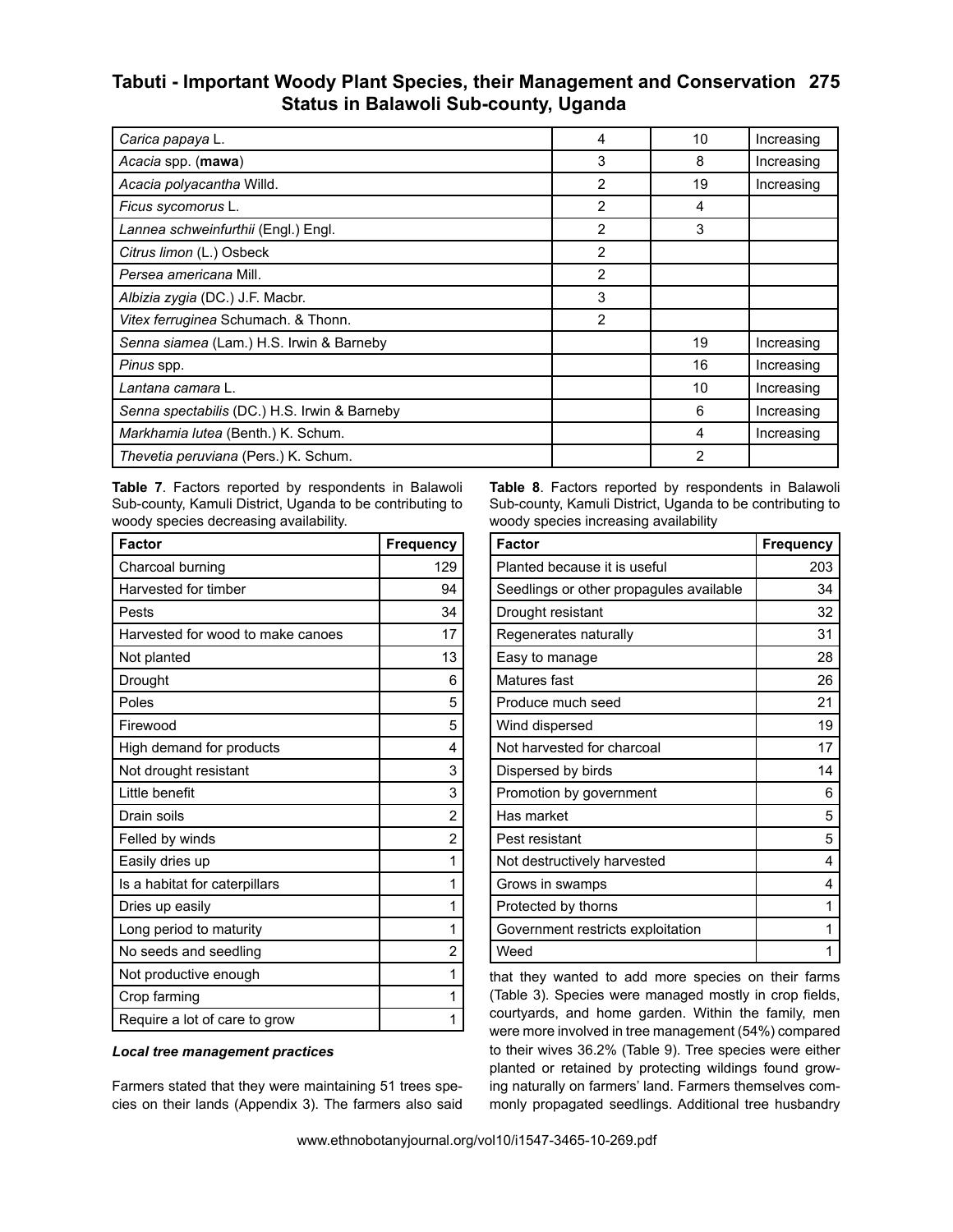|                                           | <b>Factor</b>            | %                                    |                                                            | <b>Factor</b>                                        | %    |
|-------------------------------------------|--------------------------|--------------------------------------|------------------------------------------------------------|------------------------------------------------------|------|
| Person responsible for<br>tree management |                          | Source of woody species<br>seedlings |                                                            |                                                      |      |
|                                           | Husband                  | 54                                   |                                                            | Prepared by self                                     | 58.7 |
|                                           | Wife                     | 36.2                                 |                                                            | From neighbour                                       | 22.2 |
|                                           | Children                 | 8.5                                  |                                                            | Bought from<br>nursery                               | 14.7 |
|                                           | Laborer                  | 1.4                                  |                                                            | From<br>neighbourhood                                | 2.9  |
|                                           |                          |                                      | National<br>Agricultural<br>Advisory Servic-<br>es (NAADS) | 0.6                                                  |      |
|                                           | Tree tenure              |                                      |                                                            | From IRID<br>(N.G.O)                                 | 0.4  |
|                                           | Husband only             | 79.5                                 |                                                            | <b>Distributed</b><br>by LC5                         | 0.2  |
|                                           | Husband<br>and<br>wife   | 10.2                                 |                                                            | National Forestry<br>Authority (NFA)                 | 0.2  |
|                                           | All family mem-<br>bers  | 7.9                                  |                                                            | Uganda National<br>Farmers' Associ-<br>ation (UNAFA) | 0.2  |
|                                           | Wife only                | 2.3                                  |                                                            |                                                      |      |
|                                           | Propagation material for |                                      |                                                            | Niche                                                |      |
| woody species                             |                          |                                      |                                                            | Garden                                               | 64.8 |
|                                           | Seed                     | 82.1                                 |                                                            | Courtyard                                            | 19.3 |
|                                           | Wildings                 | 10                                   |                                                            | Homegarden                                           | 12.8 |
|                                           | Cuttings                 | 7.9                                  |                                                            | Hedge                                                | 2.9  |
|                                           |                          |                                      |                                                            | Everywhere                                           | 0.3  |

**Table 9**. Tree management practices in Balawoli Subcounty, Kamuli District, Uganda.

**Table 10**. Source of information regarding tree planting in Balawoli Sub-county, Kamuli District, Uganda.

| Source of information                                               | %    |  |  |  |
|---------------------------------------------------------------------|------|--|--|--|
| Radio                                                               | 52.4 |  |  |  |
| Local political leaders                                             | 25.6 |  |  |  |
| Neighbors                                                           | 6.9  |  |  |  |
| National<br>Services<br>Agricultural<br>Advisory<br>(NAADS) program | 4.9  |  |  |  |
| Self help projects                                                  | 2.8  |  |  |  |
| Seminars                                                            | 1.6  |  |  |  |
| <b>Books</b>                                                        | 0.8  |  |  |  |
| <b>Extension workers</b>                                            |      |  |  |  |
| National Forestry Authority (NFA) officials                         |      |  |  |  |
| Kamuli nursery centre                                               | 0.4  |  |  |  |
| Ministry campaigns                                                  |      |  |  |  |
| National Environment Management Authority<br>(NEMA)                 | 0.4  |  |  |  |
| Uganda National Farmers' Association (UN-<br>AFA)                   | 0.4  |  |  |  |
| Traditional knowledge                                               |      |  |  |  |
| Action aid (NGO)                                                    |      |  |  |  |
| Husband                                                             | 0.4  |  |  |  |
| Television                                                          | 0.4  |  |  |  |

### **Discussion**

This study identified 17 most highly-valued and priority woody species. These species were either the most frequently mentioned, were sometimes sold, or people planned to add them to those already on their farms. The species were valued by the people of Balawoli for the same reason people in other areas of the developing world value such species, that is, they provide products valuable for peoples' subsistence, especially edible fruits, firewood and timber. The role of these species as a source of income was not very important. This is not surprising because few gathered products are traded in markets and it is usually marginalized people that trade in species for which well established markets do not exist (Shackleton *et al*. 2001, Styger *et al*. 1999). A few farmers mentioned ecosystem services from woody species, such as improving soil fertility.

Some of the priority species are known to be disappearing. The direct factors of destructive harvesting practices and over-harvesting, known by respondents to cause declines in species availability as well as the other underlying factors, that drive over-exploitation or deter widespread tree management (Table 7), are not unique to Balawoli and are quite widespread (Augusseau *et al*. 2006, FAO 2009, UNDP 2007). Some species were however increasing in availability according to local per-

practices include protection of trees against damage and pruning to encourage sprouting. Trees, according to most respondents, belonged to the husband in the home. Farmers shared freely some of the products from trees (mostly edible fruits, firewood, medicines and wildings).

The most frequently mentioned and therefore main challenges faced by farmers were lack of seedlings, attacks by pests, drought and lack of land. Many farmers' suggested that improving access to water could mitigate the challenges to tree planting. In particular efforts should be made to introduce irrigation. They also suggested that there should be endeavors to control pests, and that tree nurseries should be created in, or close to their sub-county.

Farmers rarely sought advice or encouragement regarding tree management, but when they did the media (radio), village meetings and political leaders are important sources of this information (Table 10).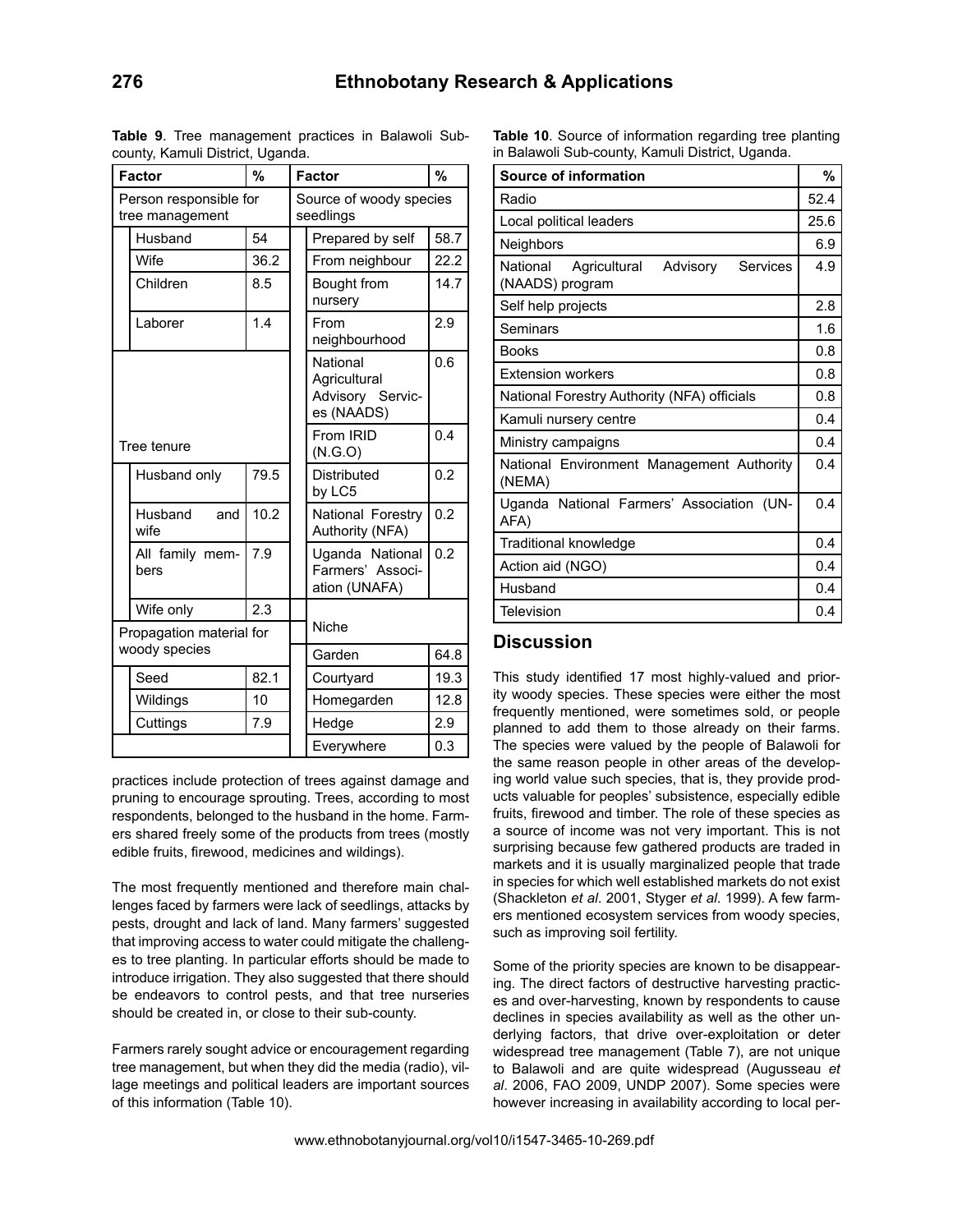### **Tabuti - Important Woody Plant Species, their Management and Conservation 277 Status in Balawoli Sub-county, Uganda**

ceptions. This study generated a useful checklist of desirable characteristics that make woody species desirable to farmers, which should be considered when deciding on which trees to promote with farmers. These include economic, biological (e.g., fast maturity), and ecological factors (e.g., drought resistance, early maturing) (Table 8).

To improve woody species conservation in Balawoli, concerned stakeholders, e.g., National Agricultural Advisory Services, should focus on the 17 most important species identified. Farmers are more likely to collaborate meaningfully in planting trees that have a clear benefit for them (Allen 1990, Kahurananga *et al*. 1993, Warner 1994). Species that are lowly valued may not be readily managed or planted by farmers and for such species the local government and other stakeholders need to take the lead.

The people of Balawoli are interested in, and are maintaining trees on their land because the trees have important values. Men dominate in all aspects of tree management; it is mostly men who plant and own trees, and sell tree products. It is not clear how tenurial arrangements at the homestead level affect tree growing in Balawoli. It is probable that women participate less in tree growing because of tenurial right issues or because they are more involved in more labor intensive regular work of planting food crops and managing the home. According to some authors, men's ownership of trees and the land on which trees grow may act as a disincentive for women to plant trees (Obonyo *et al*. 2008). On the other hand there are those who believe that tree tenure does not affect tree planting decisions at the homestead level.

### **Conclusion and recommendations**

Farmers in Balawoli Sub-county value most highly 17 woody species. These species play significant roles in subsistence well being. The key products harvested from the species are edible fruit, firewood, timber and poles. Species are also valued for the provision of shade. Farmers maintain many woody species around the homestead. However, the survival status of some woody species is poor.

Efforts by extension workers and others interested in maintaining trees on farm should focus on the 17 priority species identified here. The key threats identified here; poor markets for tree products, destructive harvesting for timber and wood for construction, and charcoal making should be addressed to improve tree cover. In addition, the advantageous factors identified in the community such as willingness to plant trees should be enhanced. One specific and pragmatic action to stimulate tree planting should be to increase the motivation of farmers to plant trees by promoting and creating markets for tree products. Improvement of markets or creation of markets will call for investigations into value chains of selected species/

products. Other issues that need attention are: identifying solutions to control insect pests, and improvements in access to water and to planting material. Regarding the improvement to planting materials, research should be undertaken to improve our understanding of the germination and seedling establishment behavior of the priority species by conducting investigations both in experimental gardens and on farms.

The tenurial rights of trees, whereby men own and manage trees, observed in this study may have an influence on tree planting. It is not clear whether the low involvement by women is affecting tree planting and management in the sub-county and this needs investigation.

The collaboration of farmers in tree planting is likely to lead to increased availability of the priority species without increasing woody species diversity. The protection of woody species diversity, therefore, remains the responsibility of the local administration. The local administration should undertake among other actions the reforestation of its district reserves and undertake tree planting on public lands such as road reserves.

Lastly, this study has been conducted in eastern Uganda, but the loss of woody plants is occurring all over Uganda. It is necessary to have this study replicated in different agro-ecological regions of Uganda in order to capture the entire diversity of priority woody species for the country.

### **Acknowledgment**

This study was funded by the International Foundation for Science (IFS) grant No. S/4644-1. Makerere University provided additional support. Permission to conduct the study was granted by the Uganda National Council for Science and Technology (UNCST), permission No. NS 236. The people of Balawoli are acknowledged with gratitude for collaborating in this study. Collins Kukunda, Alexander Mbiiro and Ian Bandese assisted with data collection. We also thank the anonymous referees of this manuscript for their useful comments.

### **Literature Cited**

Allen, J.A. 1990. Homestead tree planting in two rural Swazi communities. *Agroforestry Systems* 11:11-22.

Augusseau, X., P. Nikiéma & E. Torquebiau. 2006. Tree biodiversity, land dynamics and farmers' strategies on the agricultural frontier of southwestern Burkina Faso. *Biodiversity and Conservation* 15:613-630.

Baillie, J.E.M., C. Hilton-Taylor & S.N. Stuart. 2004. Editors of *2004 IUCN Red List of Threatened Species. A Global Species Assessment*. International Union for Conservation of Nature, Gland, Switzerland.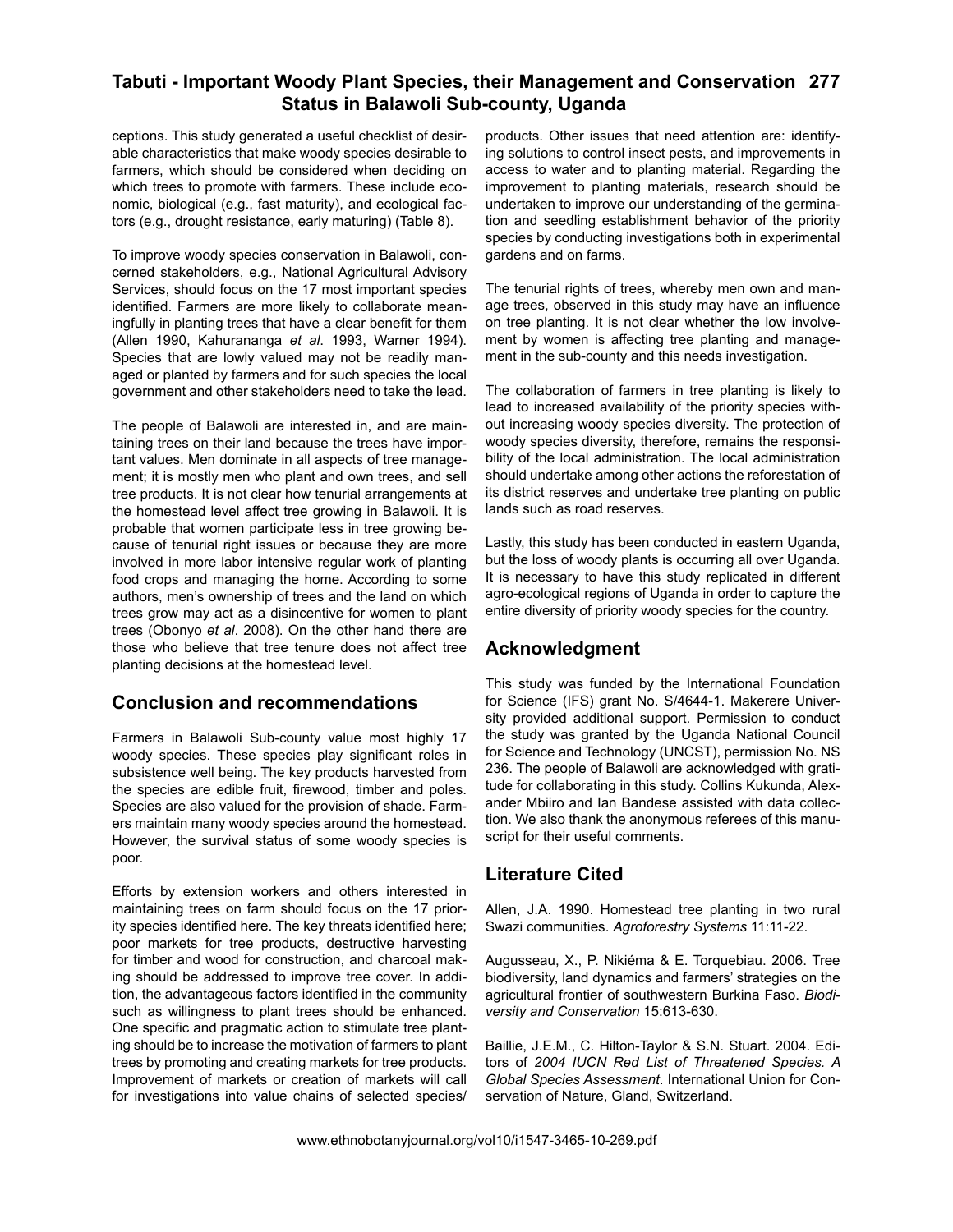Chan, K.M.A., M.R. Shaw, D.R. Cameron, E.C. Underwood & G.C. Daily. 2006. Conservation planning for ecosystem services. *PLoS Biology* 4(11):e379.

Dalle, S.P. & C. Potvin. 2004. Conservation of useful plants: An evaluation of local priorities from indigenous communities in Eastern Panama. *Economic Botany* 58:38-57.

Díaz, S., J. Fargione, F. Stuart Chapin III & D. Tilman. 2006. Biodiversity loss threatens human well-being. *PLoS Biology* 4(8):e277.

Djoudi, H. & M. Brockhaus. 2011. Is adaptation to climate change gender neutral? Lessons from communities dependent on livestock and forests in Northern Mali. *International Forestry Review* 13:123-135.

FAO. 2009. *State of the World's Forests 2009*. Food and Agriculture Organization of the United Nations, Rome.

Jha, S. & K.S. Bawa. 2006. Population growth, human development, and deforestation in biodiversity hotspots. *Conservation Biology* 6:906-912.

Kahurananga, J., Y. Alemayehu, S. Tadesse & T. Bekele. 1993. Informal surveys to assess social forestry at Dibandiba and Aleto Wendo, Ethiopia. *Agroforestry Systems* 24:57-80.

Kiptot, E.& S. Franzel. 2011. *Gender and Agroforestry in Africa: Are women participating?* World Agroforestry Centre, Nairobi.

Marshall, E. & A.C. Newton. 2003. Non-timber forest products in the community of El Terrero, Sierra De Manantlán Biosphere Reserve, Mexico: Is their use sustainable? *Economic Botany* 57:262-278.

NEMA. 2002. *State of the Environment Report for Uganda*. National Environment Management Authority, Kampala.

Obonyo, E., J. Mogoi, V. Oeba & P. Ongugo. 2008. Exclusion, poverty and inequality in decentralized Kenyan Forests: Bridging the divide. Pp. 14-17 in *Proceedings of the* 

*12th Biennial Conference of the International Association for the Study of Commons. Governing Shared Resources: Connecting Local Experience to Global Challenges*. University of Gloucestershire, Cheltenham, England July 14-18.

Primack, R.B. 1998. *Essentials of Conservation Biology*. Sinauer Associates, Sunderland, Massachusetts.

Shackleton, S.E., C.M. Shackleton, T.R. Netshiluvhi, B.S. Geach, A. Ballance & D.K. Fairbanks. 2001. Use patterns and value of savanna resources in three rural villages in South Africa. *Economic Botany* 56:130-146.

Simons, A.J. & R.R.B. Leakey. 2004. Tree domestication in tropical agroforestry. *Agroforestry Systems* 61:167-181.

SPSS. 2003. *SPSS version 12*. SPSS Inc., Chicago, Illinois.

Styger, E., J.E.M. Rakotoarimanana, R. Rabevohitra & E.C.M. Fernandes. 1999 Indigenous fruit trees of Madagascar: potential components of agroforestry systems to improve human nutrition and restore biological diversity. *Agroforestry Systems* 46:289-310.

UNDP. 2007. *Uganda Human Development Report*: *Rediscovering agriculture for human development.* United Nations Development Programme, Kampala, Uganda.

Upadhyay, B. 2005. Women and natural resource management: Illustrations from India and Nepal. *Natural Resources Forum* 29:224-232.

Walter, S. 2001. *Non-Wood Forest Products in Africa: A regional and national review*. Working Paper FOPW/01/1. Food and Agriculture Organization of the United Nations, Rome.

Warner, K. 1994. Selecting Tree Species on the Basis of Community Needs. Food and Agriculture Organization of the United Nations, Rome.

Williams, N. 1998. Study finds 10% of tree species under threat. *Science* 281:1426.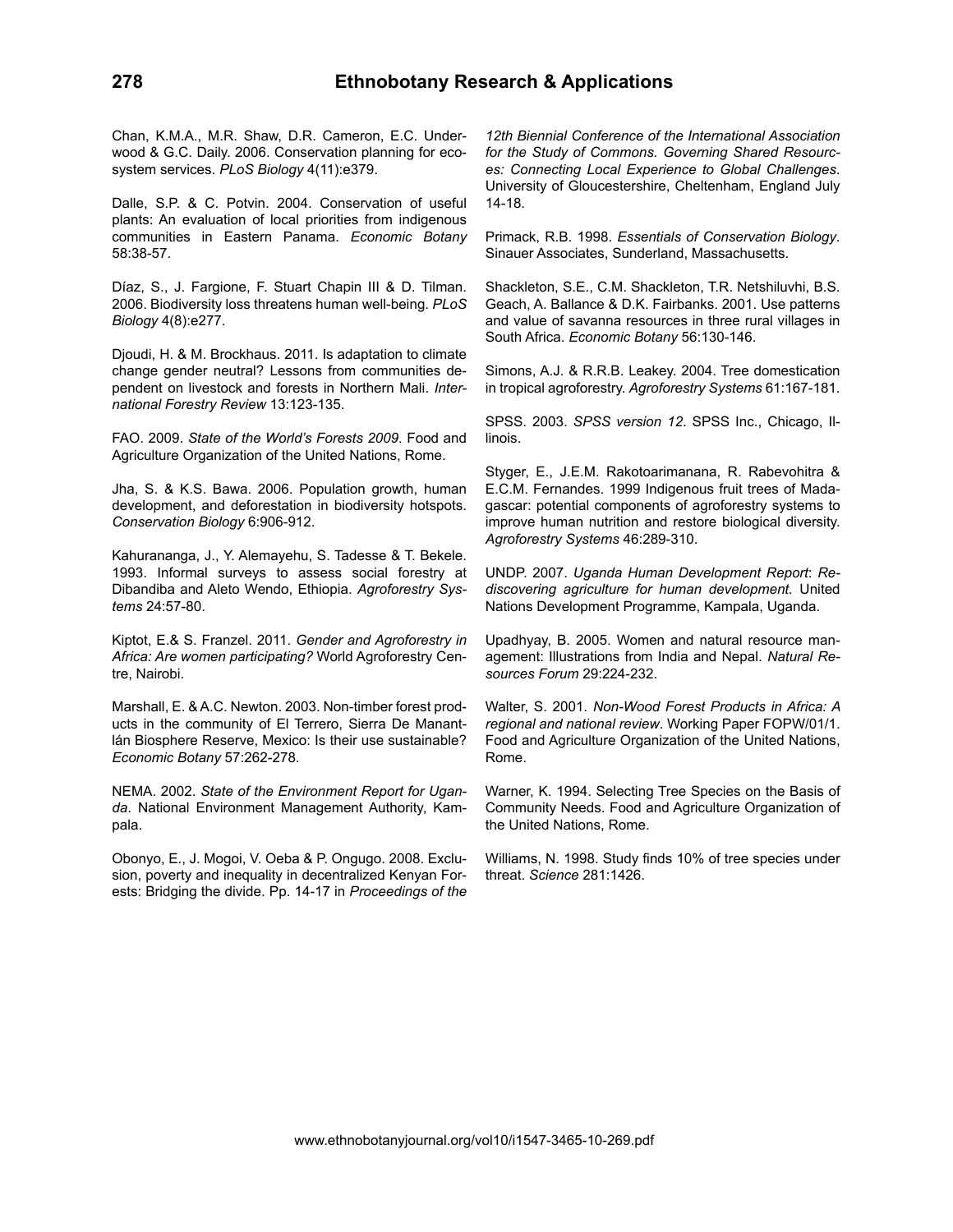### **Tabuti - Important Woody Plant Species, their Management and Conservation 279 Status in Balawoli Sub-county, Uganda**

| Appendix 1. Frequencies of uses of woody spec             |                             |                                         | ies in Balawoli Sub-county, Kamuli District, |                |                          |                          |                          |                          |                          |                                            |              | Uganda.                  |                          |                          |                          |                          |                |                          |                          |                          |                    | The most frequently reported uses are highlighted |                         |                |                                     |
|-----------------------------------------------------------|-----------------------------|-----------------------------------------|----------------------------------------------|----------------|--------------------------|--------------------------|--------------------------|--------------------------|--------------------------|--------------------------------------------|--------------|--------------------------|--------------------------|--------------------------|--------------------------|--------------------------|----------------|--------------------------|--------------------------|--------------------------|--------------------|---------------------------------------------------|-------------------------|----------------|-------------------------------------|
| Species [Family]                                          | Common<br>name              | Edible fruit                            | <b>Timber</b>                                | Firewood       | <b>Shade</b>             | Income                   | <b>Bark cloth</b>        | Fodder                   | <b>Medicine</b>          | <b>Charcoal</b><br><b>Poles</b>            | Construction | <b>Wind breaker</b>      | Intercropping            | <b>Beautify compound</b> | <b>Rain formation</b>    | <b>Rubber</b>            | Soil fertility | Fencing                  | <b>Water retention</b>   | <b>Bee keeping</b>       | <b>Making soap</b> | <b>Mosquito repellant</b>                         | <b>Demarcating land</b> | Total          | వ్                                  |
| Mangifera indica<br>[Anacardiaceae]                       | Muyembe                     | $\bullet$<br><mark>20</mark>            | $\overline{\phantom{0}}$                     | 15             | ო                        | S                        |                          |                          | 4                        | $\sim$                                     |              |                          |                          |                          | $\overline{\phantom{0}}$ |                          |                |                          |                          |                          |                    |                                                   |                         | 235            | 98.7                                |
| Milicia excelsa (Welw.)<br>C.C. Berg [Moraceae]           | Mvule                       |                                         | 162                                          | $\frac{6}{5}$  | မဂ                       | $\overline{\phantom{0}}$ |                          |                          | $\sim$                   | Ľ<br>$\overline{\phantom{0}}$              | စ            | $\overline{\phantom{0}}$ |                          |                          | 4                        |                          |                |                          | $\overline{\phantom{0}}$ |                          |                    |                                                   |                         | 207            | 87.0                                |
| Maesopsis eminii Engl<br>[Rhamnaceae]                     | Musizi                      |                                         | 140                                          | 36             | ω                        | ю                        | $\overline{\phantom{0}}$ |                          | Z                        | 5                                          | Z            | $\overline{\phantom{0}}$ | $\overline{\phantom{0}}$ |                          |                          | $\overline{\phantom{0}}$ | ω              | $\overline{\phantom{0}}$ |                          |                          |                    |                                                   |                         | 202            | თ<br>$\mathfrak{A}$                 |
| Artocarpus heterophyllus<br>Lam. [Moraceae]               | Fene                        | $\mathbf{\alpha}$<br><mark>e,</mark>    | S                                            | $\infty$       | $\sim$                   | $\overline{ }$           |                          |                          |                          | $\overline{ }$                             |              |                          |                          |                          |                          |                          |                |                          |                          |                          |                    |                                                   |                         | 197            | ${}^{\circ}$<br>$\overline{\Omega}$ |
| Osbeck [Rutaceae]<br>Citrus sinensis (L.)                 | Mucungwa                    | $\boldsymbol{\omega}$<br><mark>e</mark> |                                              | S              |                          | $\sim$                   |                          |                          |                          |                                            |              |                          |                          |                          |                          |                          |                |                          |                          |                          |                    |                                                   |                         | 171            | 71.8                                |
| Hochst., [Moraceae]<br>Ficus natalensis                   | Kiryanoni<br>Mugaire/       | ო                                       | σ                                            | 72             | 52                       |                          | $\mathbf{c}$             | $\overline{20}$          |                          | S<br>$\mathbf{\Omega}$                     |              | ო                        | r                        |                          | $\overline{\phantom{0}}$ |                          |                |                          |                          |                          |                    |                                                   |                         | 164            | თ<br>68                             |
| Albizia coriaria Welw.<br>ex Oliv. [Fabaceae]             | Musita                      |                                         | 2                                            | $\overline{4}$ | $\overline{\phantom{0}}$ |                          |                          |                          | 4                        | L<br>$\overline{\phantom{0}}$              | ო            |                          |                          |                          | $\overline{\phantom{0}}$ |                          |                |                          |                          |                          |                    | $\overline{\phantom{0}}$                          |                         | 103            | 43.3                                |
| Eucalyptus spp. [Myrtaceae]                               | Kalitunsi                   |                                         | <b>Q</b>                                     | $\frac{1}{2}$  | $\overline{\phantom{0}}$ | Ю                        |                          |                          | S                        | $\dot{4}$                                  |              | $\sim$                   |                          |                          | $\overline{\phantom{0}}$ | $\overline{ }$           |                |                          |                          |                          |                    |                                                   |                         | 80             | 33.6                                |
| Coffea spp. [Rubiaceae]                                   | Coffee                      | $\frac{1}{2}$                           |                                              |                |                          | <u>ভ</u>                 |                          |                          |                          |                                            |              |                          |                          |                          |                          |                          |                |                          |                          |                          |                    |                                                   |                         | 76             | 31.9                                |
| Persea americana Mill<br>[Lauraceae]                      | Ovacado                     | $\overline{70}$                         |                                              | မာ             |                          |                          |                          |                          | $\sim$                   |                                            |              |                          |                          |                          |                          |                          |                |                          |                          |                          |                    |                                                   |                         | 77             | 32.4                                |
| Carica papaya<br>[Caricaceae]                             | Papali                      | <b>N</b>                                |                                              |                |                          |                          |                          |                          |                          |                                            |              |                          |                          |                          |                          |                          |                |                          |                          |                          |                    |                                                   |                         | $\overline{7}$ | 31.1                                |
| Ficus sycomorus L<br>[Moraceae]                           | Mukunu                      |                                         | $\overset{\circ}{\rightarrow}$               | $\frac{3}{2}$  | $\overline{\mathbf{S}}$  |                          |                          |                          |                          | 4                                          | $\sim$       | $\sim$                   | ω                        |                          |                          |                          |                |                          | $\overline{\phantom{0}}$ |                          |                    |                                                   |                         | 61             | 25.6                                |
| Pinus spp. [Pinaceae]                                     | Pine                        | $\sim$                                  | ႙ၟ                                           | $\circ$        |                          | $\overline{C}$           |                          |                          | ᠇                        |                                            |              | $\overline{ }$           |                          | $\overline{\phantom{0}}$ |                          |                          |                |                          |                          |                          |                    |                                                   |                         | 8              | 25.2                                |
| Se <i>nna siamea</i> (Lam.) Irwin<br>& Barneby [Fabaceae] | Gassia seed                 |                                         | $\circ$                                      | 26             | $\infty$                 |                          |                          |                          | $\overline{\phantom{0}}$ | $\overline{\phantom{0}}$<br>$\overline{ }$ |              | $\overline{\phantom{0}}$ |                          | S                        |                          |                          |                |                          |                          | $\overline{\phantom{0}}$ |                    |                                                   |                         | 55             | 23.1                                |
| K. Schum. [Bignoniaceae]<br>Markhamia lutea (Benth.)      | Musambya/<br><b>Lusolwe</b> | $\overline{\phantom{0}}$                | $\tilde{a}$                                  | 13             | ω                        |                          |                          | $\overline{\phantom{0}}$ | $\overline{ }$           | ↽<br><b><u>81</u></b>                      |              | $\overline{\phantom{0}}$ |                          |                          |                          | $\overline{\phantom{0}}$ |                |                          |                          |                          |                    |                                                   |                         | 50             | 21.0                                |
| Burm.f., Rutaceae<br>Citrus limon (L.)                    | Niimu                       | 23                                      |                                              | $\sim$         |                          | $\overline{\phantom{0}}$ |                          |                          | 10                       |                                            |              |                          |                          |                          |                          |                          |                |                          |                          |                          |                    |                                                   |                         | 42             | 17.6                                |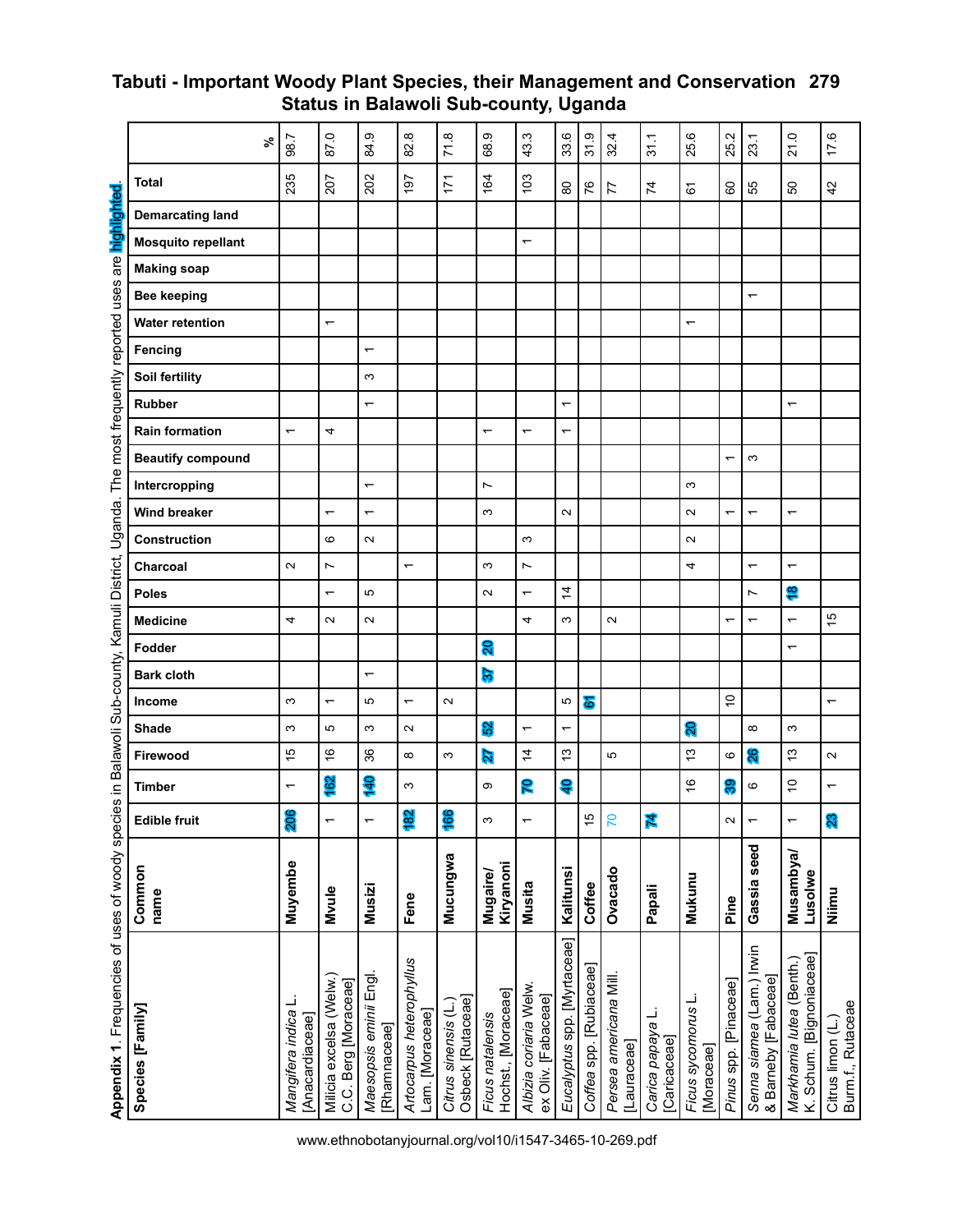| వి                        | 16.4                                   | $\frac{8}{8}$                    | 8.4                                          | $\overline{8}$                     | 7.6                               | $\tilde{z}$                      | 6.7                                           | $\overline{6}$ .7                      | 6.7                                        | Ю<br>ιó                                            | 5<br>ம்                                                       | 4.6                              | 4.2                                                         | Ю<br>$\mathbf{a}$                                  |
|---------------------------|----------------------------------------|----------------------------------|----------------------------------------------|------------------------------------|-----------------------------------|----------------------------------|-----------------------------------------------|----------------------------------------|--------------------------------------------|----------------------------------------------------|---------------------------------------------------------------|----------------------------------|-------------------------------------------------------------|----------------------------------------------------|
| Total                     | 39                                     | $\overline{2}$                   | $\overline{c}$                               | $\overline{0}$                     | $\frac{8}{1}$                     | 17                               | $\frac{6}{5}$                                 | $\frac{6}{5}$                          | $\frac{6}{1}$                              | 13                                                 | $\frac{3}{2}$                                                 | $\overline{r}$                   | $\tilde{c}$                                                 | $\circ$                                            |
| <b>Demarcating land</b>   |                                        |                                  |                                              |                                    |                                   |                                  |                                               |                                        |                                            |                                                    |                                                               |                                  |                                                             |                                                    |
| <b>Mosquito repellant</b> |                                        |                                  |                                              |                                    |                                   |                                  |                                               |                                        |                                            |                                                    |                                                               |                                  |                                                             |                                                    |
| <b>Making soap</b>        |                                        |                                  |                                              |                                    |                                   |                                  |                                               | $\overline{\phantom{0}}$               |                                            |                                                    |                                                               |                                  |                                                             |                                                    |
| <b>Bee keeping</b>        |                                        |                                  |                                              |                                    |                                   |                                  |                                               |                                        |                                            |                                                    |                                                               |                                  |                                                             |                                                    |
| <b>Water retention</b>    |                                        |                                  |                                              | $\overline{\phantom{0}}$           |                                   |                                  | $\overline{\phantom{0}}$                      |                                        |                                            |                                                    |                                                               |                                  |                                                             |                                                    |
| Fencing                   |                                        |                                  |                                              |                                    |                                   |                                  |                                               |                                        |                                            |                                                    |                                                               | $\overline{\phantom{0}}$         |                                                             |                                                    |
| Soil fertility            |                                        |                                  |                                              | $\overline{ }$                     |                                   |                                  |                                               |                                        |                                            |                                                    |                                                               |                                  |                                                             |                                                    |
| <b>Rubber</b>             |                                        |                                  | $\overline{\phantom{0}}$                     |                                    |                                   | $\sim$                           |                                               |                                        |                                            |                                                    |                                                               |                                  |                                                             |                                                    |
| <b>Rain formation</b>     |                                        |                                  |                                              |                                    |                                   |                                  |                                               |                                        |                                            |                                                    |                                                               |                                  |                                                             |                                                    |
| <b>Beautify compound</b>  |                                        |                                  |                                              |                                    |                                   |                                  |                                               |                                        |                                            |                                                    | $\overline{\phantom{0}}$                                      | $\overline{\phantom{0}}$         |                                                             |                                                    |
| Intercropping             |                                        |                                  |                                              | $\overline{ }$                     |                                   |                                  |                                               |                                        |                                            |                                                    |                                                               |                                  |                                                             |                                                    |
| <b>Wind breaker</b>       |                                        |                                  | $\overline{\phantom{0}}$                     |                                    |                                   |                                  |                                               |                                        |                                            |                                                    |                                                               | $\overline{\phantom{0}}$         | $\overline{\phantom{0}}$                                    | $\overline{\phantom{0}}$                           |
| Construction              |                                        |                                  |                                              |                                    |                                   | $\overline{\phantom{0}}$         | $\overline{\phantom{0}}$                      |                                        |                                            |                                                    |                                                               |                                  |                                                             | $\sim$                                             |
| <b>Charcoal</b>           |                                        |                                  | $\sim$                                       |                                    |                                   | $\overline{ }$                   | $\sim$                                        |                                        |                                            | Z                                                  | $\infty$                                                      |                                  | $\sim$                                                      | $\overline{\phantom{0}}$                           |
| <b>Poles</b>              |                                        |                                  | $\overline{\phantom{0}}$                     |                                    |                                   | $\sim$                           | $\overline{\phantom{0}}$                      |                                        |                                            |                                                    | $\overline{\phantom{0}}$                                      |                                  | ω                                                           |                                                    |
| <b>Medicine</b>           | $\overline{\phantom{0}}$               | $\sim$                           | $\sim$                                       |                                    | 4                                 |                                  | $\sim$                                        | 두                                      |                                            |                                                    |                                                               |                                  |                                                             | $\overline{\phantom{0}}$                           |
| Fodder                    |                                        |                                  |                                              |                                    |                                   |                                  |                                               |                                        |                                            |                                                    |                                                               |                                  |                                                             |                                                    |
| <b>Bark cloth</b>         |                                        |                                  |                                              | $\overline{\phantom{0}}$           |                                   |                                  |                                               |                                        |                                            |                                                    |                                                               |                                  |                                                             |                                                    |
| Income                    |                                        |                                  |                                              |                                    |                                   | $\sim$                           |                                               | $\overline{\phantom{0}}$               |                                            |                                                    |                                                               |                                  |                                                             |                                                    |
| <b>Shade</b>              |                                        |                                  | $\overline{\phantom{0}}$                     | $\bullet$                          | $\overline{\phantom{0}}$          | $\overline{\phantom{0}}$         | $\sim$                                        | $\overline{\phantom{0}}$               | $\overline{ }$                             | $\sim$                                             |                                                               | N                                | $\overline{\phantom{0}}$                                    |                                                    |
| <b>Firewood</b>           |                                        | $\overline{\phantom{0}}$         | $\tilde{c}$                                  | S                                  | $\overline{\phantom{0}}$          | ÷                                | S                                             |                                        | $\overline{\phantom{0}}$                   | 4                                                  | $\infty$                                                      | $\overline{ }$                   | ω                                                           | $\overline{\phantom{0}}$                           |
| Timber                    |                                        | ᠇                                |                                              | $\overline{\phantom{0}}$           | $\sim$                            | ÷                                | 4                                             |                                        | 4                                          |                                                    |                                                               |                                  |                                                             |                                                    |
| <b>Edible fruit</b>       | $\infty$<br>ၛ                          | N                                |                                              |                                    | $\bullet$                         |                                  |                                               | $\sim$                                 | $\bullet$                                  |                                                    |                                                               |                                  |                                                             |                                                    |
| Common<br>name            | Mangada                                | <b>Mapeera</b>                   | Nsabagwa<br>Mukoola-<br>koola/               | Mukoko                             | Mukooge                           | Lira                             | Mulongo/<br>Nnongo                            | Moringa                                | Muziru                                     | Endawa                                             | Musasa                                                        | Umbrella<br>tree                 | Kibiliti                                                    | Mukelemba                                          |
| Species [Family]          | Blanco [Rutaceae]<br>Citrus reticulata | Psidium guajava L<br>[Myrtaceae] | Fresen. [Combretaceae]<br>Combretum collinum | Ficus glumosa Delile<br>[Moraceae] | Tamarindus indica L<br>[Fabaceae] | Melia azedarach L<br>[Meliaceae] | Albizia zygia (DC.) J.F.<br>Macbr. [Fabaceae] | Moringa oleifera Lam.<br>[Moringaceae] | Syzygium cumini (L.) Skeels<br>[Myrtaceae] | Combretum molle R. Br. ex<br>G. Don [Combretaceae] | Terminalia glaucescens<br>Planch. ex Benth.<br>[Combretaceae] | [Combretaceae]<br>Terminalia spp | Senna spectabilis (DC.)<br>H.S. Irwin & Barneby<br>Fabaceae | Vitex ferruginea Schumach.<br>& Thonn. [Lamiaceae] |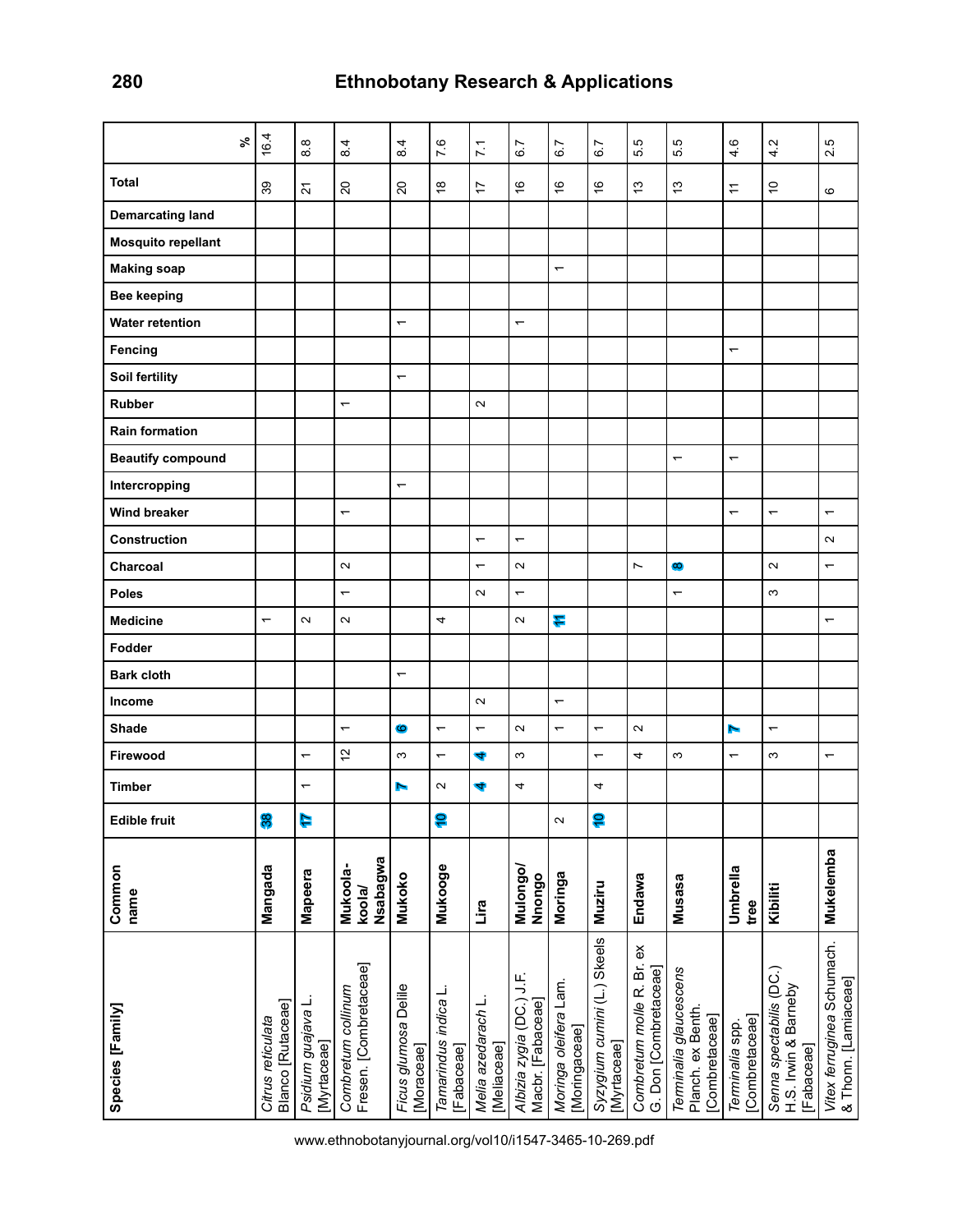### **Tabuti - Important Woody Plant Species, their Management and Conservation 281 Status in Balawoli Sub-county, Uganda**

| $\mathbf{x}$              | $\overline{2.1}$                  | $\frac{1}{2}$                                  | $\overline{2}$                                           | $\overline{2.1}$                    | $\ddot{ }$                                                    | $\overline{1}$ .            | $\ddot{ }$ :                      | $\ddot{.}$                           | $\frac{3}{2}$                         | $\frac{3}{2}$                               | $\frac{3}{2}$                                  | ω.<br>$\overline{ }$     | $\frac{3}{2}$                                | $\frac{8}{2}$                                     | $\frac{8}{2}$                     |
|---------------------------|-----------------------------------|------------------------------------------------|----------------------------------------------------------|-------------------------------------|---------------------------------------------------------------|-----------------------------|-----------------------------------|--------------------------------------|---------------------------------------|---------------------------------------------|------------------------------------------------|--------------------------|----------------------------------------------|---------------------------------------------------|-----------------------------------|
| <b>Total</b>              | မာ                                | Ю                                              | ю                                                        | Ю                                   | 4                                                             | 4                           | 4                                 | ω                                    | ო                                     | ო                                           | ო                                              | S                        | S                                            | $\sim$                                            | $\sim$                            |
| <b>Demarcating land</b>   |                                   |                                                |                                                          |                                     |                                                               |                             |                                   |                                      |                                       |                                             |                                                |                          |                                              |                                                   |                                   |
| <b>Mosquito repellant</b> |                                   |                                                |                                                          |                                     |                                                               |                             |                                   |                                      |                                       |                                             |                                                |                          |                                              |                                                   |                                   |
| <b>Making soap</b>        |                                   |                                                |                                                          |                                     |                                                               |                             |                                   |                                      |                                       |                                             |                                                |                          |                                              |                                                   |                                   |
| <b>Bee keeping</b>        |                                   |                                                |                                                          |                                     |                                                               |                             |                                   |                                      |                                       |                                             |                                                |                          |                                              |                                                   |                                   |
| <b>Water retention</b>    |                                   |                                                |                                                          |                                     |                                                               |                             |                                   |                                      |                                       |                                             |                                                |                          |                                              |                                                   |                                   |
| Fencing                   |                                   |                                                |                                                          |                                     |                                                               |                             |                                   |                                      |                                       |                                             |                                                |                          | $\overline{\phantom{0}}$                     |                                                   |                                   |
| Soil fertility            |                                   |                                                |                                                          |                                     |                                                               |                             |                                   |                                      |                                       | $\overline{\phantom{0}}$                    |                                                |                          |                                              |                                                   |                                   |
| <b>Rubber</b>             |                                   |                                                |                                                          |                                     |                                                               |                             |                                   |                                      |                                       |                                             |                                                |                          |                                              |                                                   |                                   |
| <b>Rain formation</b>     |                                   |                                                |                                                          |                                     |                                                               |                             |                                   |                                      |                                       |                                             |                                                |                          |                                              |                                                   |                                   |
| <b>Beautify compound</b>  |                                   |                                                |                                                          |                                     |                                                               |                             |                                   |                                      |                                       |                                             |                                                |                          | $\overline{ }$                               |                                                   |                                   |
| Intercropping             |                                   |                                                |                                                          |                                     |                                                               |                             |                                   |                                      |                                       |                                             |                                                | $\overline{\phantom{0}}$ |                                              |                                                   |                                   |
| <b>Wind breaker</b>       |                                   |                                                | $\overline{\phantom{0}}$                                 |                                     |                                                               |                             |                                   |                                      |                                       |                                             |                                                |                          |                                              |                                                   |                                   |
| Construction              |                                   |                                                |                                                          |                                     | $\sim$                                                        |                             |                                   |                                      |                                       |                                             |                                                |                          |                                              |                                                   |                                   |
| Charcoal                  |                                   |                                                |                                                          | $\overline{\phantom{0}}$            |                                                               |                             |                                   |                                      | $\overline{\phantom{0}}$              |                                             |                                                |                          |                                              | $\overline{\phantom{0}}$                          |                                   |
| <b>Poles</b>              |                                   |                                                |                                                          |                                     |                                                               |                             |                                   |                                      |                                       |                                             |                                                |                          |                                              |                                                   |                                   |
| <b>Medicine</b>           | 4                                 |                                                |                                                          | $\overline{\phantom{0}}$            | $\sim$                                                        |                             |                                   | $\overline{\phantom{0}}$             | $\overline{\phantom{0}}$              |                                             | $\overline{\phantom{0}}$                       |                          |                                              |                                                   |                                   |
| Fodder                    |                                   |                                                |                                                          |                                     |                                                               |                             |                                   |                                      |                                       | $\sim$                                      |                                                |                          |                                              |                                                   |                                   |
| <b>Bark cloth</b>         |                                   |                                                |                                                          |                                     |                                                               |                             |                                   |                                      |                                       |                                             |                                                |                          |                                              |                                                   |                                   |
| Income                    |                                   |                                                |                                                          |                                     |                                                               |                             |                                   |                                      |                                       |                                             |                                                |                          |                                              |                                                   |                                   |
| <b>Shade</b>              |                                   |                                                | 4                                                        |                                     |                                                               |                             |                                   |                                      |                                       |                                             |                                                | $\overline{\phantom{0}}$ |                                              |                                                   |                                   |
| Firewood                  | $\overline{\phantom{0}}$          | $\overline{\phantom{0}}$                       |                                                          | $\infty$                            |                                                               |                             |                                   | $\mathbf{\Omega}$                    | $\overline{\phantom{0}}$              |                                             | $\overline{\phantom{0}}$                       | $\overline{ }$           |                                              | $\overline{\phantom{0}}$                          |                                   |
| <b>Timber</b>             |                                   | $\overline{\phantom{0}}$                       |                                                          |                                     |                                                               | 4                           |                                   |                                      |                                       |                                             |                                                |                          | $\overline{\phantom{0}}$                     |                                                   |                                   |
| <b>Edible fruit</b>       |                                   | S                                              |                                                          |                                     |                                                               |                             | 4                                 |                                      |                                       |                                             | $\overline{\phantom{0}}$                       |                          |                                              |                                                   | $\sim$                            |
| Common<br>name            | wanduzi<br>Mufu-                  | Mubafu                                         | Musinga-<br>bakali                                       | Muzo                                | Kirama                                                        | Gulvia                      | Mustaferi                         | Kasoone                              | Mukongoito                            | Kaliandra                                   | Muyonza                                        | Kabalira                 | Christmas<br>tree                            | Kinalisa                                          | Сосоа                             |
| Species [Family]          | Acacia seyal Delile<br>[Fabaceae] | Canarium schweinfurthii<br>Engl. [Burseraceae] | Lannea schweinfurthii<br>Anacardiaceae]<br>(Engl.) Engl. | Teclea nobilis Delile<br>[Rutaceae] | Schumach.) Milne-Redh.<br>Piliostigma thonningii<br>Fabaceae] | Grevillea spp. [Proteaceae] | Annona reticulata L<br>Annonaceae | Acacia hockii De Wild.<br>[Fabaceae] | Acacia polyacantha Willd.<br>Fabaceae | Calliandra calothyrsus<br>Meisn. [Fabaceae] | Carissa edulis (Forssk.)<br>Vahl [Apocynaceae] | Ficus spp. [Moraceae]    | Cupressus lusitanica<br>Mill. [Cupressaceae] | Spathodea campanulata<br>P. Beauv. [Bignoniaceae] | Theobroma cacao L.<br>[Malvaceae] |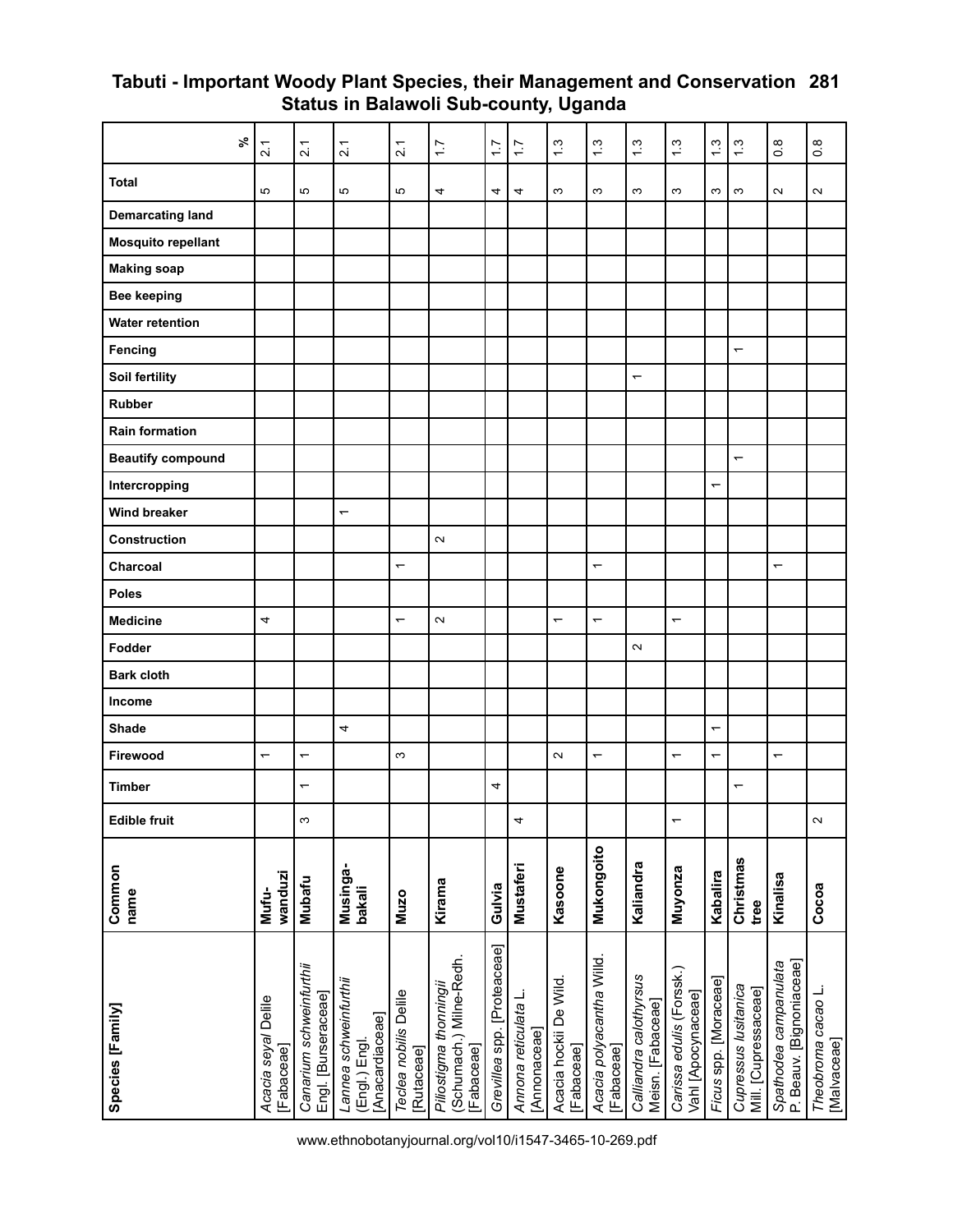| Species [Family]                                                                                 | Common<br>name    | <b>Edible fruit</b> | Timber                   | Firewood                 | <b>Shade</b>             | Income | <b>Bark cloth</b> | Fodder | <b>Medicine</b>          | Charcoal<br><b>Poles</b> | Construction | <b>Wind breaker</b> | Intercropping | <b>Beautify compound</b> | <b>Rain formation</b> | <b>Rubber</b> | Soil fertility | Fencing                  | <b>Water retention</b> | <b>Bee keeping</b> | <b>Making soap</b> | <b>Mosquito repellant</b> | <b>Demarcating land</b>  | Total                    |                     |
|--------------------------------------------------------------------------------------------------|-------------------|---------------------|--------------------------|--------------------------|--------------------------|--------|-------------------|--------|--------------------------|--------------------------|--------------|---------------------|---------------|--------------------------|-----------------------|---------------|----------------|--------------------------|------------------------|--------------------|--------------------|---------------------------|--------------------------|--------------------------|---------------------|
|                                                                                                  |                   |                     |                          |                          |                          |        |                   |        |                          |                          |              |                     |               |                          |                       |               |                |                          |                        |                    |                    |                           |                          |                          | వి                  |
| Thevetia peruviana (Pers.)<br>K. Schum. [Apocynaceae]                                            | <b>Bustani</b>    |                     |                          |                          |                          |        |                   |        |                          |                          |              |                     |               | $\sim$                   |                       |               |                |                          |                        |                    |                    |                           |                          | $\sim$                   | $\infty$<br>Ö       |
| Vernonia amygdalina<br>Delile [Asteraceae]                                                       | Lubirizi          |                     |                          |                          |                          |        |                   |        | $\sim$                   |                          |              |                     |               |                          |                       |               |                |                          |                        |                    |                    |                           |                          | $\sim$                   | $\infty$<br>ö       |
| unidentified                                                                                     | Mugalagasa        |                     |                          | $\overline{\phantom{0}}$ |                          |        |                   |        |                          | $\overline{\phantom{0}}$ |              |                     |               |                          |                       |               |                |                          |                        |                    |                    |                           |                          | $\sim$                   | $\infty$<br>ö       |
| unidentified                                                                                     | Musiwa/<br>Musiya |                     | $\overline{\phantom{0}}$ |                          | $\overline{\phantom{0}}$ |        |                   |        |                          |                          |              |                     |               |                          |                       |               |                |                          |                        |                    |                    |                           |                          | $\sim$                   | $\infty$<br>$\circ$ |
| Acacia spp. [Fabaceae]                                                                           | Muwa              |                     |                          | $\overline{ }$           |                          |        |                   |        |                          |                          |              |                     |               |                          |                       |               |                |                          |                        |                    |                    |                           |                          | $\overline{\phantom{0}}$ | 4<br>ö              |
| Allophylus africanus P.<br>Beauv. [Sapindaceae]                                                  | Kasakasaka        |                     |                          | $\overline{\phantom{0}}$ |                          |        |                   |        |                          |                          |              |                     |               |                          |                       |               |                |                          |                        |                    |                    |                           |                          | $\overline{\phantom{0}}$ | 0.4                 |
| Broussonetia pap <i>yrifera</i> (L.)<br>L'Hér. ex Vent. [Moraceae]                               | Mukulaido         |                     | $\overline{\phantom{0}}$ |                          |                          |        |                   |        |                          |                          |              |                     |               |                          |                       |               |                |                          |                        |                    |                    |                           |                          | $\overline{\phantom{0}}$ | 0.4                 |
| Capparis afzelii DC.<br>Capparidaceae]                                                           | Muzikiiza         |                     | $\overline{\phantom{0}}$ |                          |                          |        |                   |        |                          |                          |              |                     |               |                          |                       |               |                |                          |                        |                    |                    |                           |                          | $\overline{\phantom{0}}$ | 0.4                 |
| Citrus sp., [Rutaceae]                                                                           | Mulimawa          |                     |                          |                          |                          |        |                   |        | $\overline{\phantom{0}}$ |                          |              |                     |               |                          |                       |               |                |                          |                        |                    |                    |                           |                          | $\overline{\phantom{0}}$ | 4<br>Ö              |
| Eugenia jambos L<br>[Myrtaceae]                                                                  | Muzabibu          |                     |                          |                          |                          |        |                   |        |                          |                          |              |                     |               |                          |                       |               |                |                          |                        |                    |                    |                           |                          | $\overline{\phantom{0}}$ | 0.4                 |
| Euphorbia candelabrum<br>Tremaut ex Kotschy<br>Euphorbiaceae]                                    | Mukukulu          |                     |                          |                          | $\overline{\phantom{0}}$ |        |                   |        |                          |                          |              |                     |               |                          |                       |               |                |                          |                        |                    |                    |                           |                          | —                        | $\overline{0.4}$    |
| Euphorbia tirucalli<br>[Euphorbiaceae]                                                           | Lukone            |                     |                          |                          |                          |        |                   |        |                          |                          |              |                     |               |                          |                       |               |                |                          |                        |                    |                    |                           | $\overline{\phantom{0}}$ | $\overline{\phantom{0}}$ | $\overline{0.4}$    |
| Ficus platyphylla Delile<br>[Moraceae]                                                           | Nkame             |                     |                          |                          | $\overline{\phantom{0}}$ |        |                   |        |                          |                          |              |                     |               |                          |                       |               |                |                          |                        |                    |                    |                           |                          | $\overline{\phantom{0}}$ | 0.4                 |
| (Welw.) Verdc. [Rubiaceae]<br>Schumach. & Thonn.<br>Subsp. jovis-tonantis<br>Gardenia ternifolia | Kawuna            |                     |                          | $\overline{\phantom{0}}$ |                          |        |                   |        |                          |                          |              |                     |               |                          |                       |               |                |                          |                        |                    |                    |                           |                          | ٣                        | 4<br>ö              |
| <i>Jatropha curcas</i> L<br>[Euphorbiaceae]                                                      | Kiroowa           |                     |                          |                          |                          |        |                   |        |                          |                          |              |                     |               |                          |                       |               |                | $\overline{\phantom{0}}$ |                        |                    |                    |                           |                          | $\overline{ }$           | $\overline{0}$      |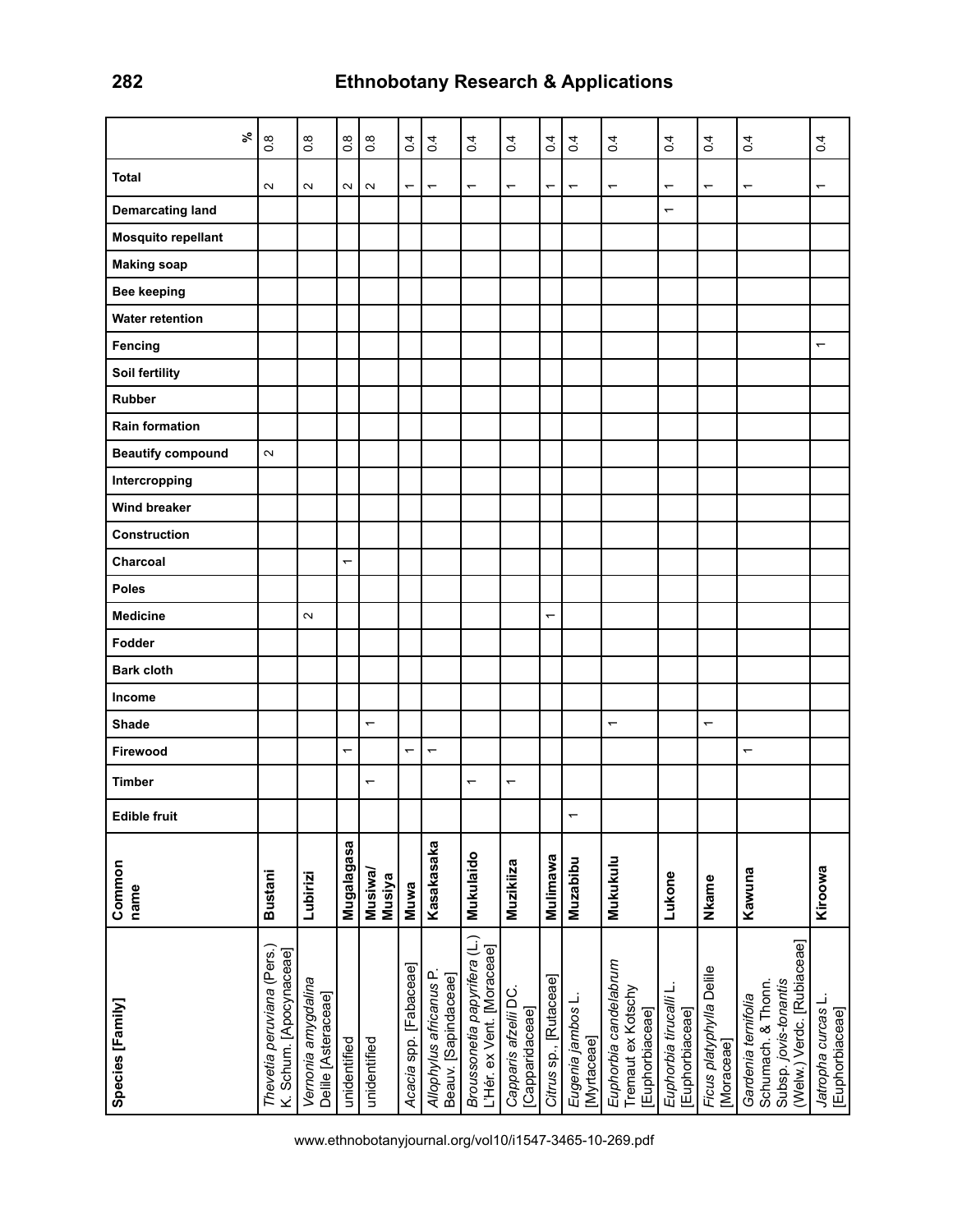### **Tabuti - Important Woody Plant Species, their Management and Conservation 283 Status in Balawoli Sub-county, Uganda**

| <b>Total</b><br><b>Demarcating land</b><br><b>Mosquito repellant</b><br><b>Making soap</b><br><b>Bee keeping</b><br><b>Water retention</b><br>Fencing |
|-------------------------------------------------------------------------------------------------------------------------------------------------------|
|                                                                                                                                                       |
|                                                                                                                                                       |
|                                                                                                                                                       |
|                                                                                                                                                       |
|                                                                                                                                                       |
|                                                                                                                                                       |
|                                                                                                                                                       |
|                                                                                                                                                       |
|                                                                                                                                                       |
|                                                                                                                                                       |
| $\overline{\phantom{0}}$                                                                                                                              |
|                                                                                                                                                       |
|                                                                                                                                                       |
|                                                                                                                                                       |
|                                                                                                                                                       |
|                                                                                                                                                       |
|                                                                                                                                                       |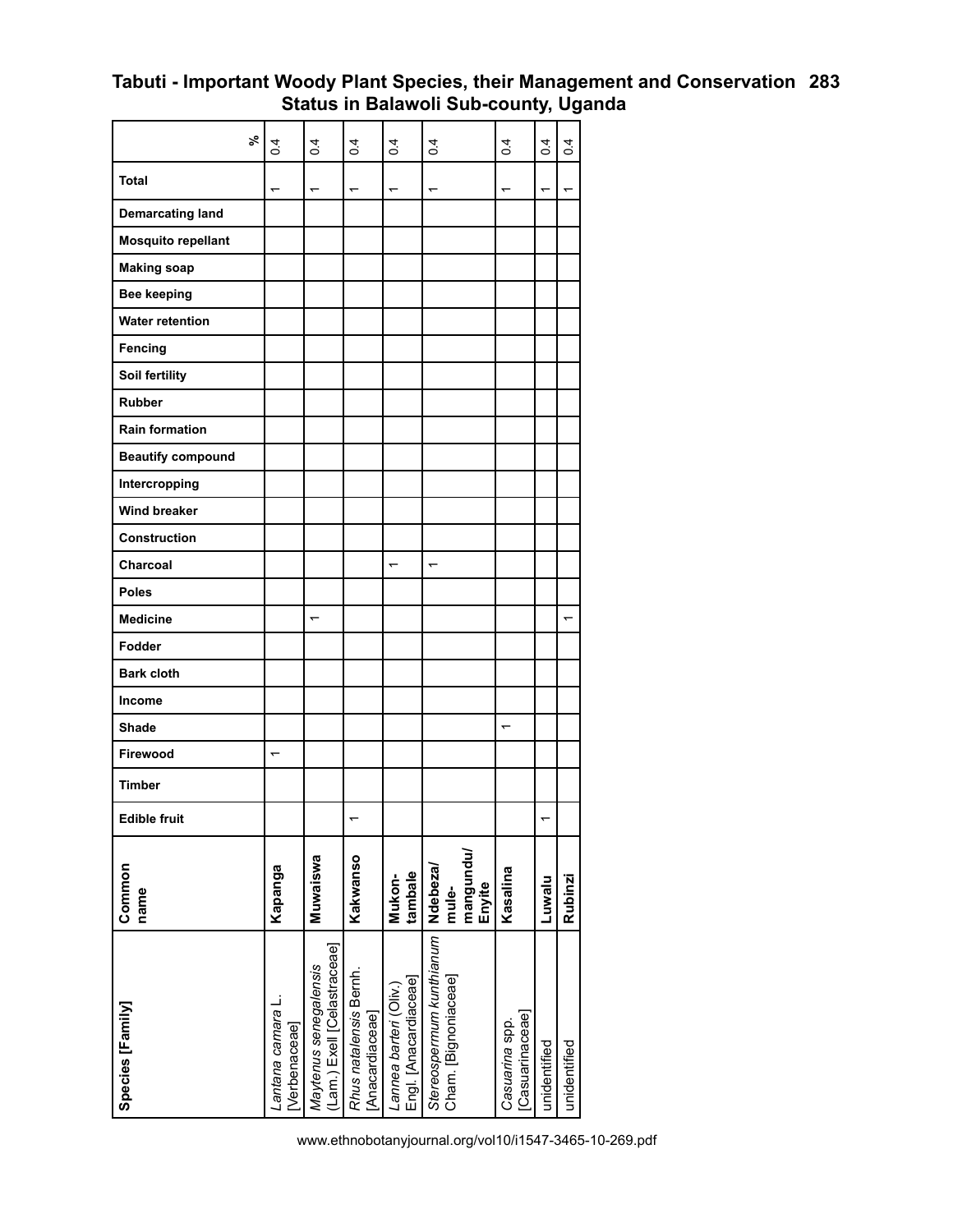## **284 Ethnobotany Research & Applications**

| Species/product                          | Middlemen      | <b>Fellow farmers</b>   | <b>Total</b>            | %    |
|------------------------------------------|----------------|-------------------------|-------------------------|------|
| Citrus sinensis (L.) Osbeck              | 44             | 6                       | 50                      | 19.6 |
| Artocarpus heterophyllus Lam.            | 28             | 13                      | 41                      | 16.1 |
| Mangifera indica L.                      | 29             | 6                       | 35                      | 13.7 |
| Coffea spp.                              | 24             | 1                       | 25                      | 9.8  |
| Milicia excelsa (Welw.) C.C. Berg        | $\overline{7}$ | 9                       | 16                      | 6.3  |
| Citrus reticulata Blanco                 | 11             |                         | 11                      | 4.3  |
| Maesopsis eminii Engl.                   | 4              | 6                       | 10                      | 3.9  |
| Persea americana Mill.                   | $\overline{7}$ | $\overline{2}$          | 9                       | 3.5  |
| Citrus limon (L.) Osbeck                 | 6              | 3                       | 9                       | 3.5  |
| Ficus natalensis Hochst.                 | $\overline{2}$ | 3                       | 5                       | 2.0  |
| Carica papaya L.                         | $\overline{2}$ | 3                       | 5                       | 2.0  |
| Markhamia lutea (Benth.) K. Schum.       | 0              | $\overline{\mathbf{4}}$ | $\overline{\mathbf{4}}$ | 1.6  |
| Eucalyptus spp.                          | 1              | $\overline{2}$          | 3                       | 1.2  |
| Terminalia glaucescens Planch. ex Benth. | $\mathbf{1}$   | 1                       | $\overline{2}$          | 0.8  |
| Teclea nobilis Delile                    | $\overline{2}$ |                         | $\overline{2}$          | 0.8  |
| Albizia coriaria Welw. ex Oliv.          |                | $\overline{2}$          | $\overline{2}$          | 0.8  |
| Tamarindus indica L.                     | 1              |                         | 1                       | 0.4  |
| Senna siamea (Lam.) H.S. Irwin & Barneby |                | 1                       | $\mathbf{1}$            | 0.4  |
| Moringa oleifera Lam.                    | 1              |                         | 1                       | 0.4  |
| Ficus sycomorus L.                       | $\mathbf 1$    |                         | 1                       | 0.4  |
| Combretum molle R. Br. ex G. Don         | 1              |                         | 1                       | 0.4  |
| Combretum collinum Fresen.               | $\mathbf{1}$   |                         | $\mathbf{1}$            | 0.4  |
| Albizia zygia (DC.) J.F. Macbr.          | $\mathbf{1}$   |                         | 1                       | 0.4  |
| Pinus spp.                               |                | $\mathbf{1}$            | 1                       | 0.4  |
| Timber                                   | 1              | 6                       | $\overline{7}$          | 2.7  |
| Medicine                                 |                | 1                       | $\mathbf{1}$            | 0.4  |
| Furniture                                |                | 1                       | 1                       | 0.4  |
| Firewood                                 |                | $\overline{2}$          | $\overline{2}$          | 0.8  |
| Charcoal                                 | $\mathbf 1$    | 3                       | 4                       | 1.6  |

**Appendix 2**. Marketable species or products and clients in Balawoli Sub-county, Kamuli District, Uganda.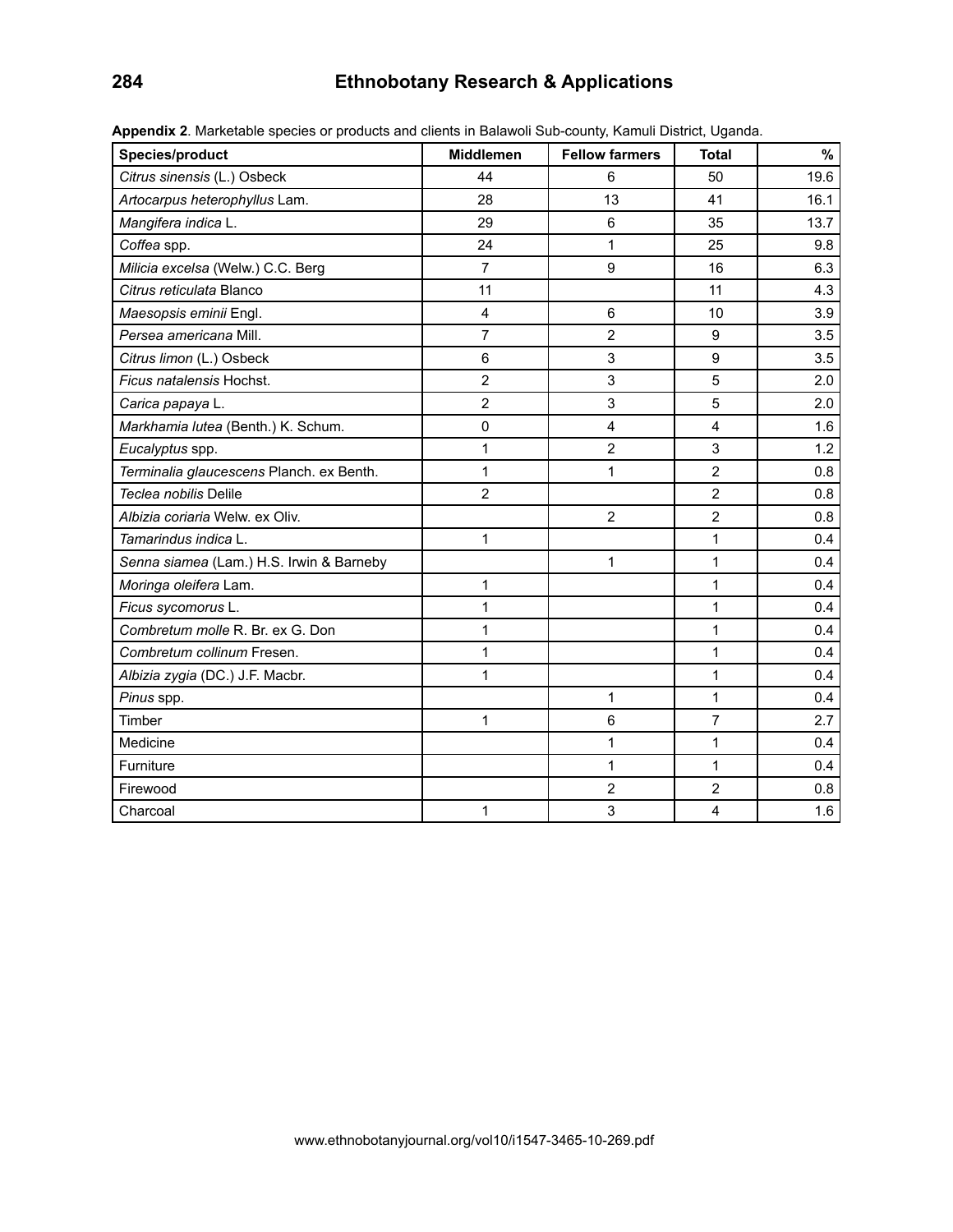### **Tabuti - Important Woody Plant Species, their Management and Conservation 285 Status in Balawoli Sub-county, Uganda**

**Appendix 3**. Woody species reportedly maintained by farmers and their location on farms in Balawoli Sub-county, Kamuli District, Uganda.

| <b>Species</b>                                  |                |                | <b>Where found</b> |                |            | <b>Total</b>     |
|-------------------------------------------------|----------------|----------------|--------------------|----------------|------------|------------------|
|                                                 | Garden         | Courtyard      | <b>Backyard</b>    | Hedge          | Everywhere |                  |
| Maesopsis eminii Engl.                          | 85             | 20             | 16                 | 12             |            | 133              |
| Mangifera indica L.                             | 64             | 34             | 19                 | 4              | 1          | 122              |
| Milicia excelsa (Welw.)<br>C.C. Berg            | 95             | 14             | $\overline{7}$     |                |            | 116              |
| Artocarpus heterophyllus Lam.                   | 64             | 29             | 17                 | $\overline{2}$ |            | 112              |
| Citrus aurantium L.                             | 45             | 30             | 23                 | 1              | 1          | 100              |
| Ficus natalensis Hochst.                        | 71             | 10             | $\overline{7}$     | $\overline{2}$ |            | 90               |
| Albizia coriaria Welw. ex Oliv.                 | 59             | 6              | 3                  |                |            | 68               |
| Coffea spp.                                     | 42             | 4              | 8                  |                |            | 54               |
| Carica papaya L.                                | 16             | 13             | 11                 |                |            | 40               |
| Persea americana Mill.                          | 12             | $\,6\,$        | 9                  |                |            | 27               |
| Markhamia lutea (Benth.)<br>K. Schum.           | 22             | 4              | $\overline{2}$     | $\overline{2}$ |            | 30               |
| Citrus reticulata Blanco                        | 9              | 11             | 1                  |                | 1          | 22               |
| Ficus sycomorus L.                              | 20             | $\mathbf 1$    | 1                  |                |            | 22               |
| Senna siamea (Lam.)<br>H.S. Irwin & Barneby     | 12             | $\overline{7}$ | $\overline{2}$     | $\mathbf{1}$   |            | 22               |
| Citrus limon (L.) Osbeck                        | 10             | 6              | $\overline{2}$     |                |            | 18               |
| Pinus spp.                                      | 15             |                | 1                  |                |            | 16               |
| Eucalyptus spp.                                 | 9              | $\overline{2}$ |                    | 3              |            | 14               |
| Ficus glumosa Delile                            | 10             |                | 3                  |                |            | 13               |
| Melia azedarach L.                              | 8              | $\overline{2}$ | $\overline{2}$     |                |            | 12               |
| Tamarindus indica L.                            | $\overline{7}$ | $\overline{2}$ | 1                  | $\mathbf{1}$   |            | 11               |
| Lannea schweinfurthii<br>(Engl.) Engl.          | $\overline{4}$ | $\overline{2}$ | 1                  |                |            | $\overline{7}$   |
| Moringa oleifera Lam.                           | 3              | 3              | 3                  |                |            | $\boldsymbol{9}$ |
| Albizia zygia (DC.) J.F. Macbr.                 | 6              | $\mathbf{1}$   |                    |                |            | $\overline{7}$   |
| Combretum collinum Fresen.                      | 6              | $\mathbf 1$    |                    |                |            | $\overline{7}$   |
| Combretum molle R. Br.<br>ex G. Don             | $\overline{4}$ | $\overline{c}$ |                    |                |            | $\,6$            |
| Terminalia glaucescens<br>Planch. ex Benth.     | 6              |                |                    |                |            | 6                |
| Psidium guajava L.                              | $\overline{7}$ |                |                    |                |            | $\boldsymbol{7}$ |
| Vitex ferruginea<br>Schumach. & Thonn.          | 4              | $\mathbf{1}$   |                    |                |            | 5                |
| Senna spectabilis (DC.)<br>H.S. Irwin & Barneby | $\mathbf{1}$   | $\mathbf{1}$   | $\mathbf{1}$       |                |            | $\mathbf{3}$     |
| Acacia polyacantha Willd.                       | $\overline{2}$ |                | $\mathbf 1$        |                |            | $\mathbf{3}$     |
| Grevillea spp.                                  |                | $\mathbf{1}$   | $\overline{2}$     |                |            | $\mathfrak{S}$   |
| Syzygium cumini (L.) Skeels                     | 3              |                |                    |                |            | $\mathbf{3}$     |
| Terminalia spp.                                 | 1              | $\overline{2}$ |                    |                |            | $\overline{3}$   |
| Thevetia peruviana K.Schum                      |                |                |                    | 3              |            | $\overline{3}$   |